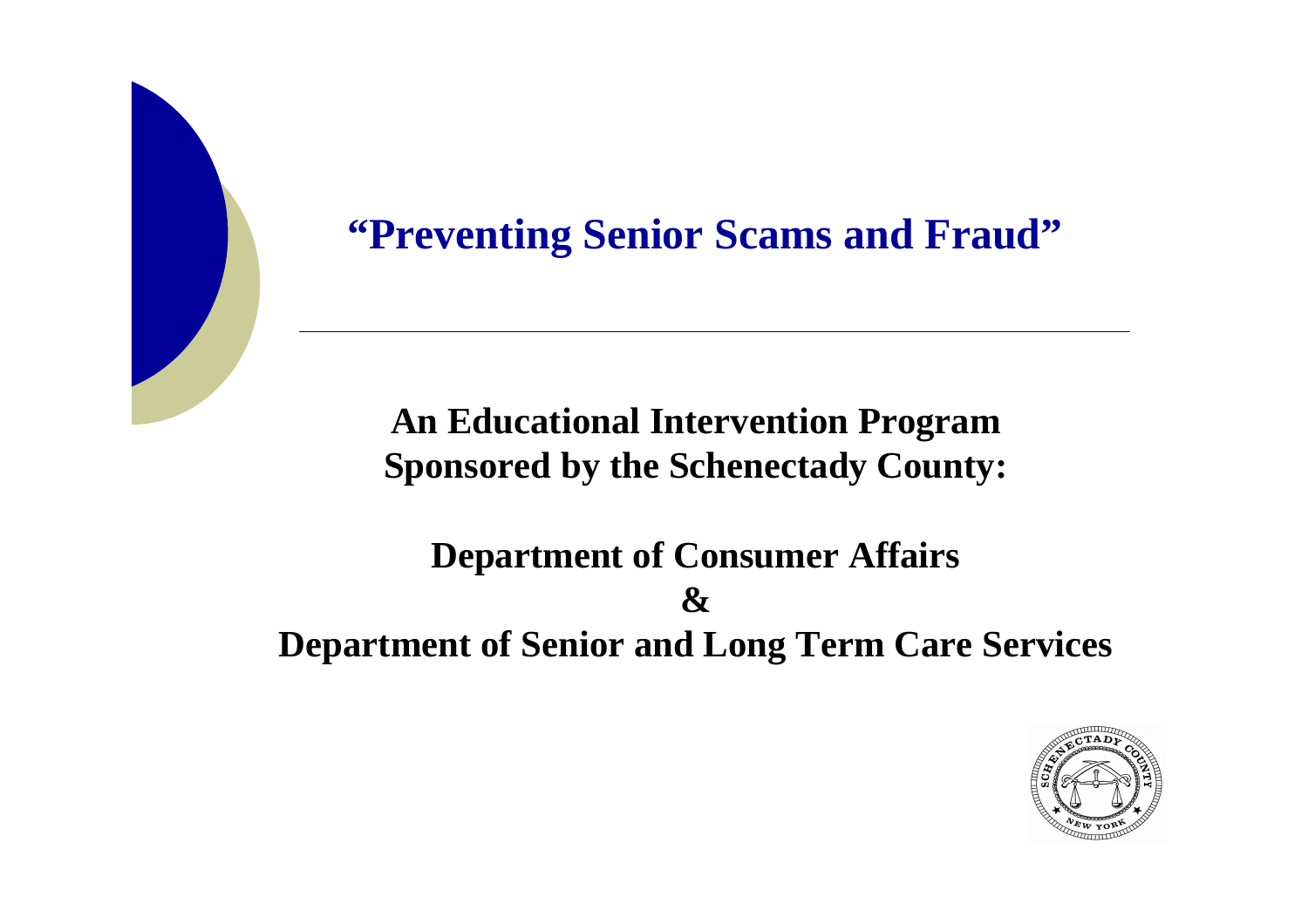### **Purpose of this Program**

- $\bullet$ **Reveal the different types of scams targeting seniors**
- •**Promote the prevention of senior scams**
- • **Provide useful information and resources to victims of fraud and scams**

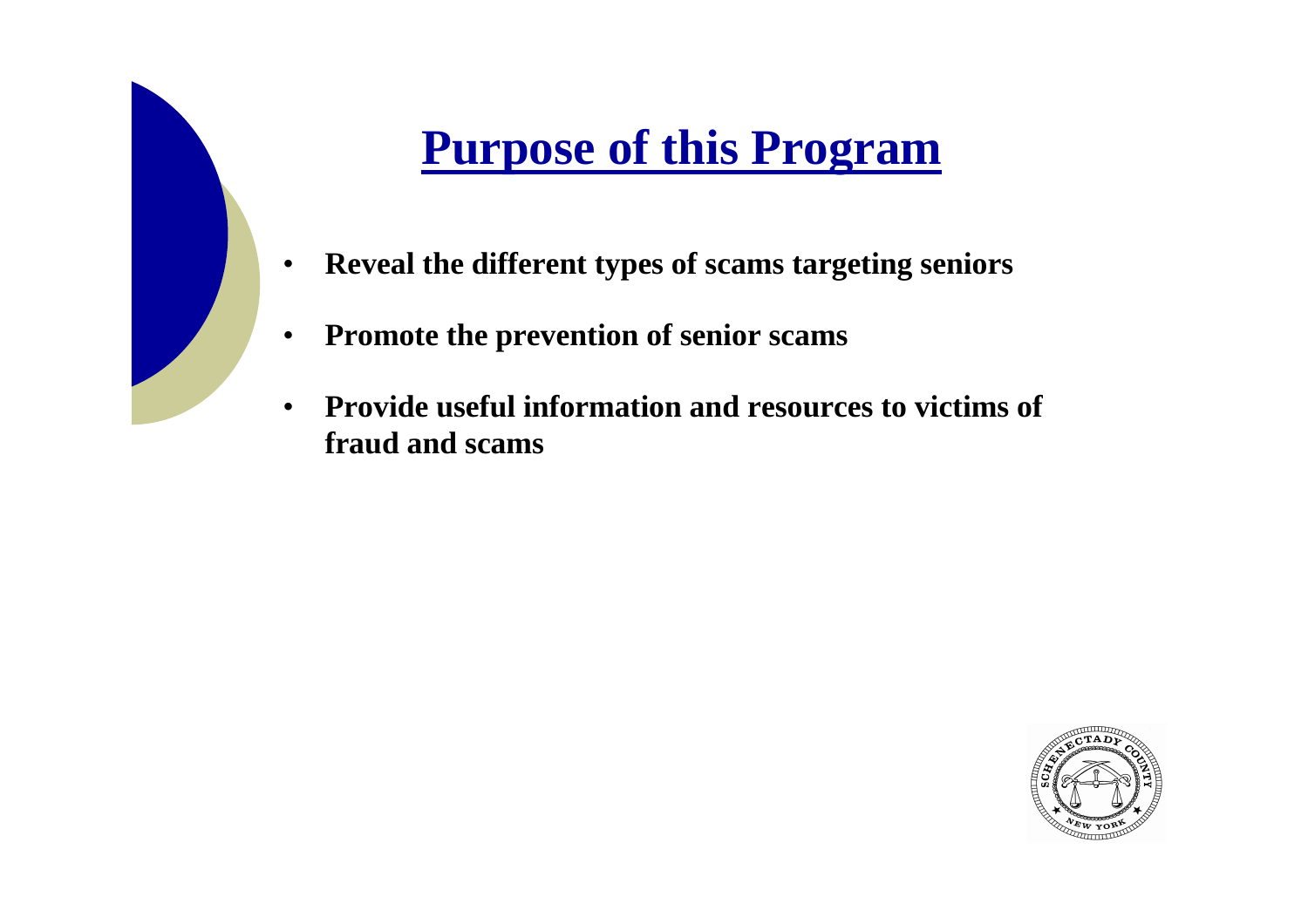# **Program Objectives**

**By the end of this program, participants will learn:**

- •**How to recognize the various types of scams**
- •**How scams are perpetrated**
- •**How to recognize when a scam has occurred**
- •**How to prevent scams from happening to you**
- $\bullet$ **Steps to take if you've been scammed**
- •**Helpful resources**

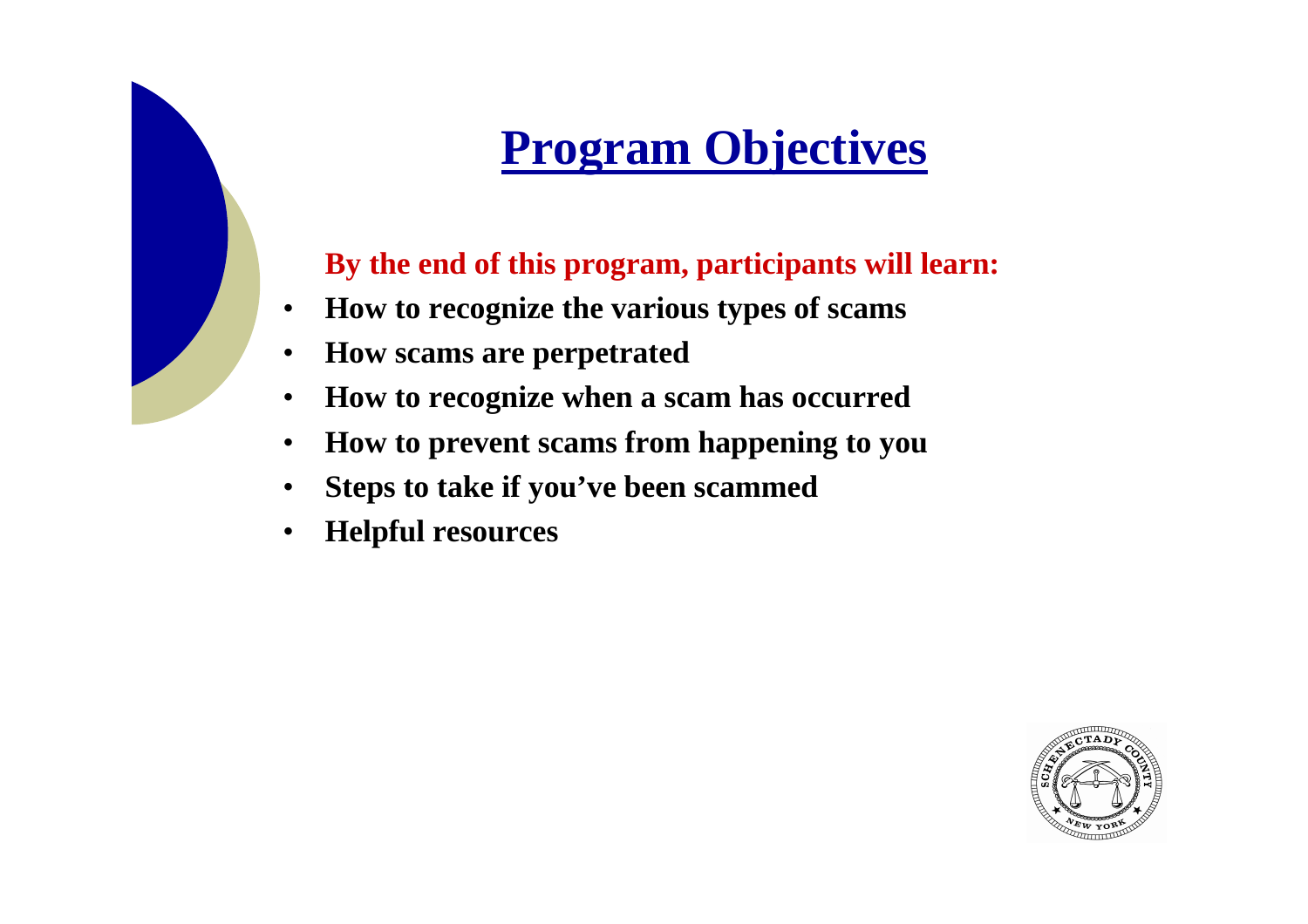#### **Why are seniors targets for scams?**

- • **Seniors can sometimes be more vulnerable because they are less threatening**
- •**Seniors tend to be more trusting**
- •**Seniors sometimes have trouble spotting fraud**
- • **Seniors are often reluctant to seek advice about various mattersbecause they fear losing their independence**
- • **Seniors sometimes find it difficult to end unwanted calls, pushysalespeople, or people in need**

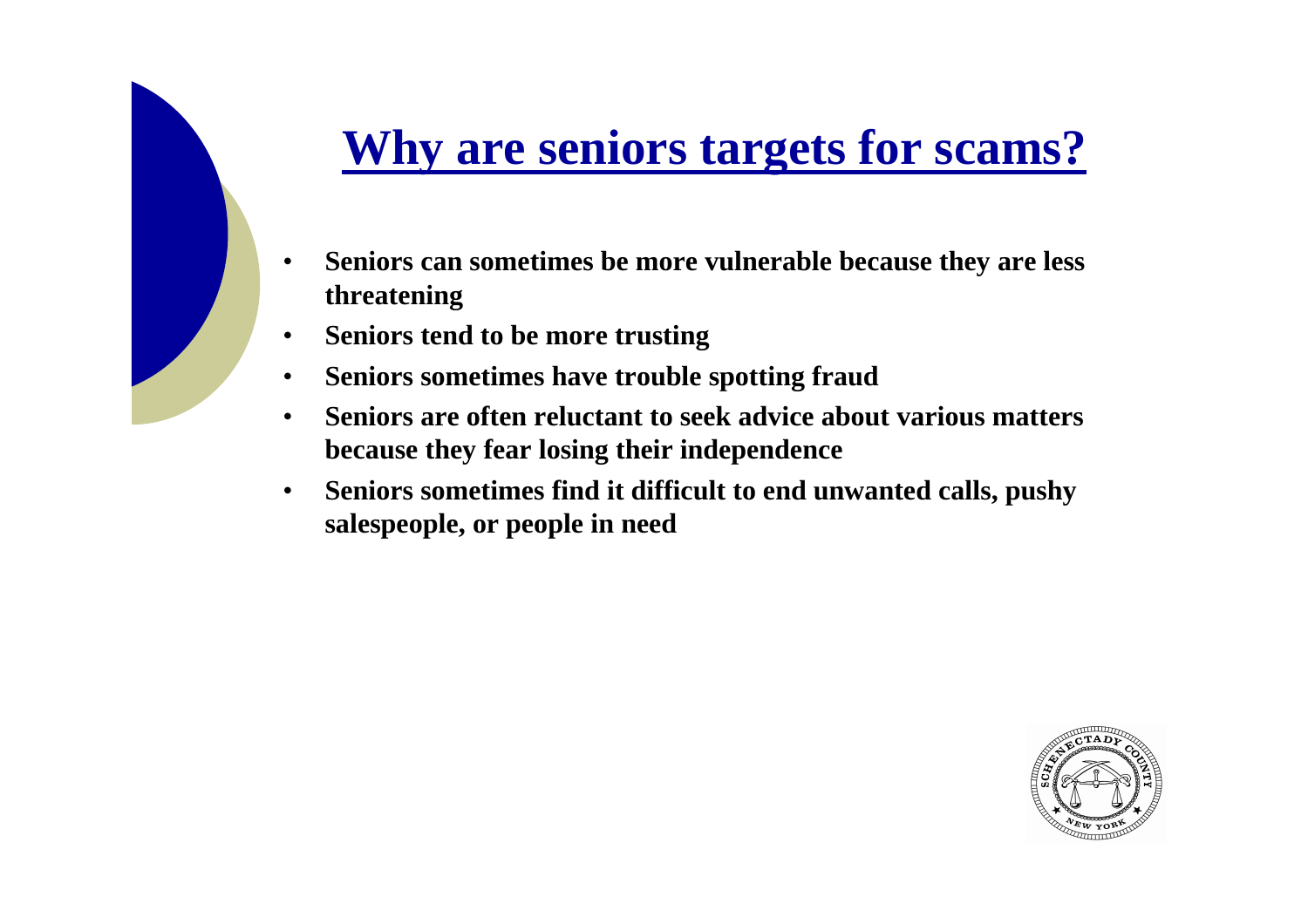### **Why do criminals target seniors?**

#### **Criminals believe seniors:**

- •**Have a lot of assets**
- •**Are open to quick profits to bolster their retirement savings**
- •**Have trouble remembering things**
- •**Are isolated socially and desire company**
- **Have strong values about politeness in dealing with others** $\bullet$
- $\bullet$  **Often avoid reporting that they've been scammed because they don't want family members to think they cannot take care of themselves**

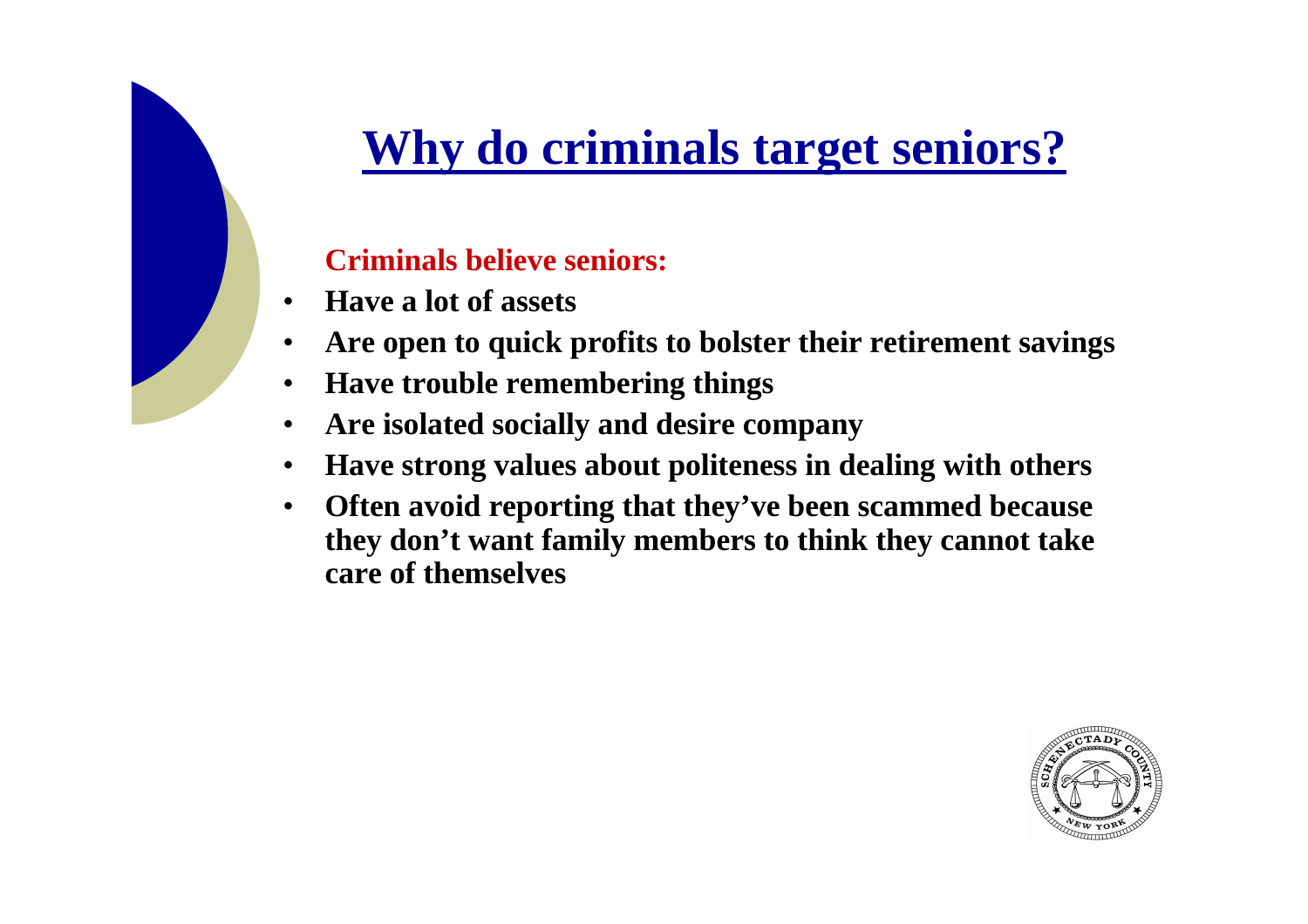#### **Common Scams & Methods**

- • **Sucker Lists – If you respond to sweepstakes or contests your name might get added to a list that could eventually be sold to a con artist. Con artists will use that list to perpetrate a scam**
- • **Phishing – This is a term used for e-mails that claim to be from your bank or other reputable business. Criminals use this front to ask for personal information so they can steal money from you or your identity. Criminals send hundreds of e-mails hoping that someone will bite.**

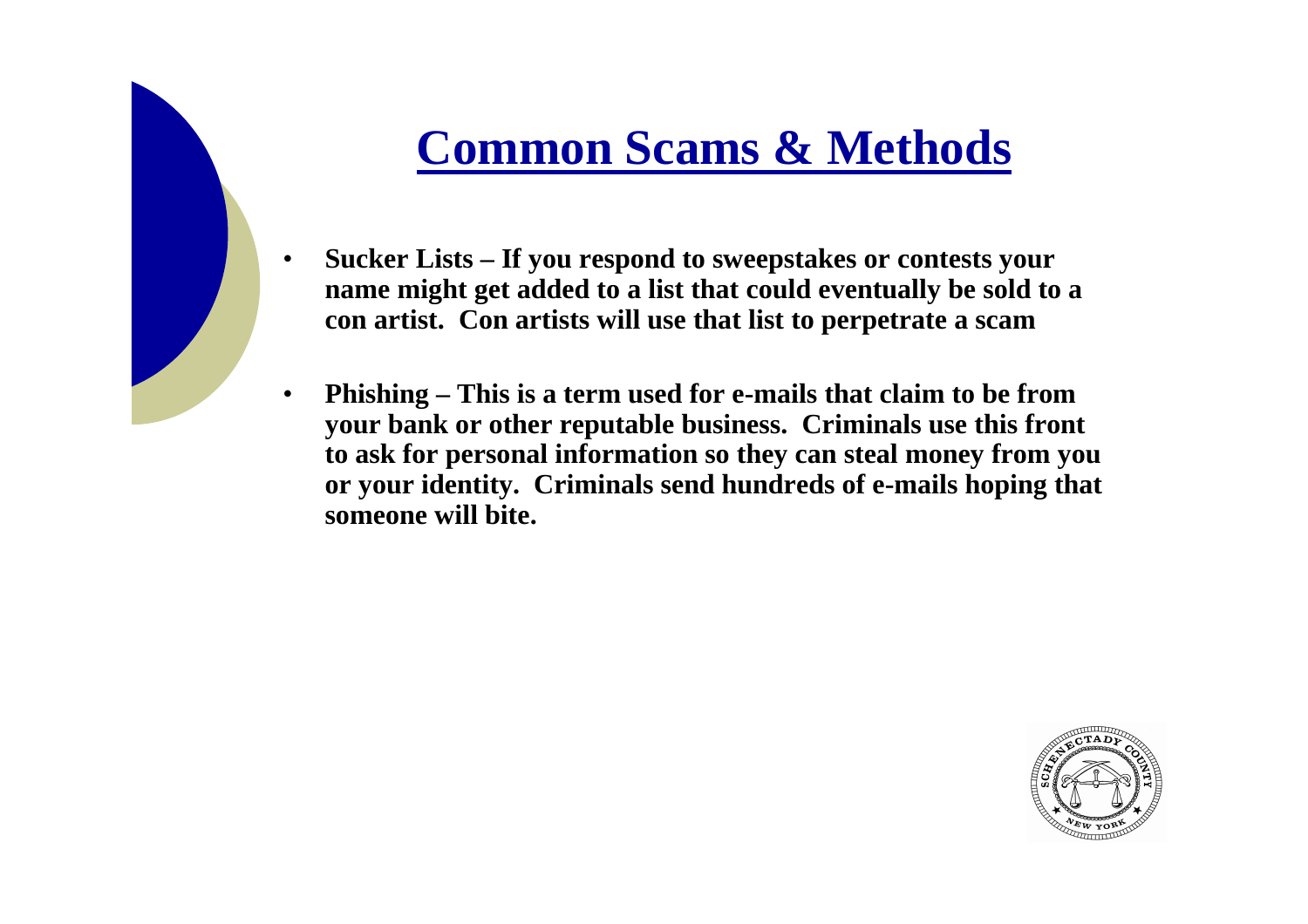#### **Common Scams & Methods**

 **Nigerian Letters – These are e-mails that outline a story involving large amounts of money that cannot be accessed. They ask people to provide their bank account number so that they can wire money to their bank. In return they promise a cut of the money. Unfortunately, recipients that respond to these letters will lose their money and receive nothing in return.**

•

• **Sweepstakes, Lotteries and Contests - These are generally e-mails or letters you receive indicating that you've won the lottery. All you need to do is pay for processing, taxes or delivery, or provide bank account information to verify your identity. The criminals will even continue the con by contacting the victims and claiming they are from an agency that can recover the stolen funds. All the victim needs to do is send money to cover the costs.**

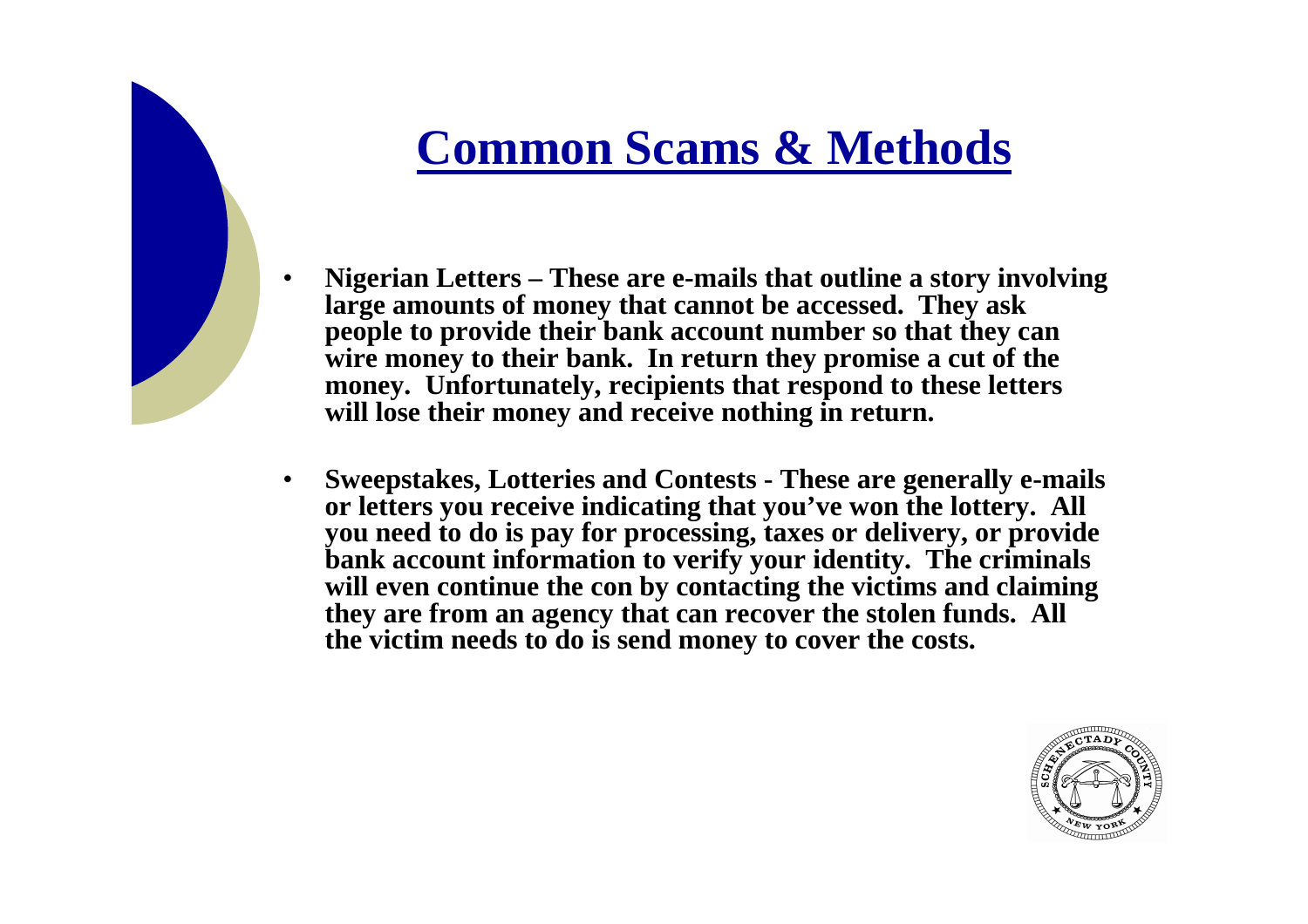#### **Common Scams & Methods**

• **Dumpster Diving - Criminals look in garbage cans and elsewhere for discarded credit card statements and receipts to obtain the card numbers. These papers can be used to steal your identity and set up credit in your name. It takes time and effort to close down accounts and have new credit cards issued and sent to you in addition to correcting bill statements and credit reports; therefore, shred all sensitive papers.**

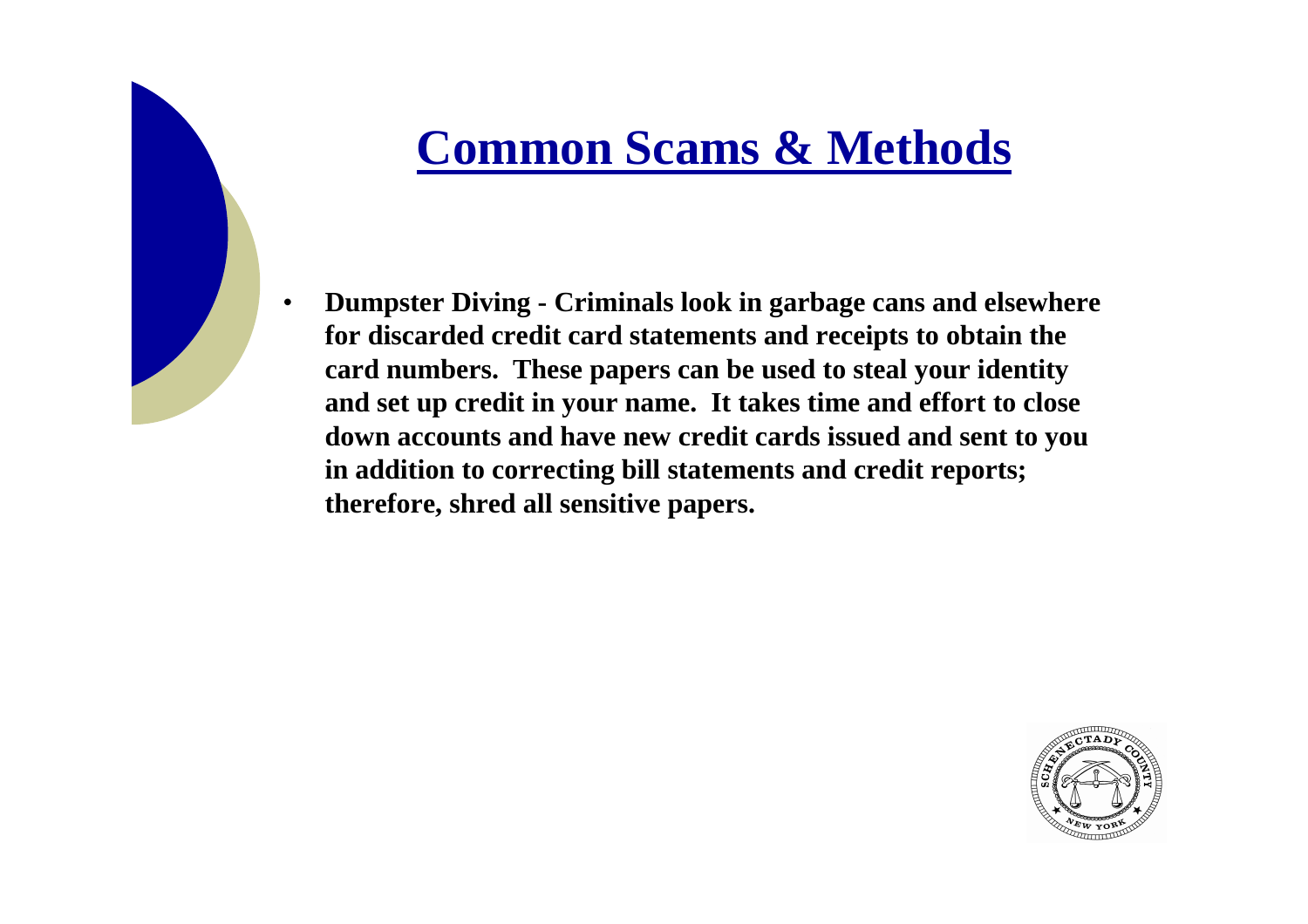#### **Preventing Travel Scams!**

- •**Before buying any travel package, get the offer in writing**
- • **Check to see if the company is legitimate by:**
	- **Contacting the Better Business Bureau at 1-800-828-5000**
	- **Contacting the State Attorney General's Office at 1-800-771-7755**
	- **Contacting the Consumer Protection Board at 1-800-697-1220**
	- **Contacting the U.S. Dept. of Transportation 1-202-366-2220**
- • **Legitimate businesses selling travel packages must be listed with the Department of Transportation**
- $\bullet$  **Always use a credit card to purchase travel, Why? Under Federal Law you can dispute the charges if you don't get what you were promised**

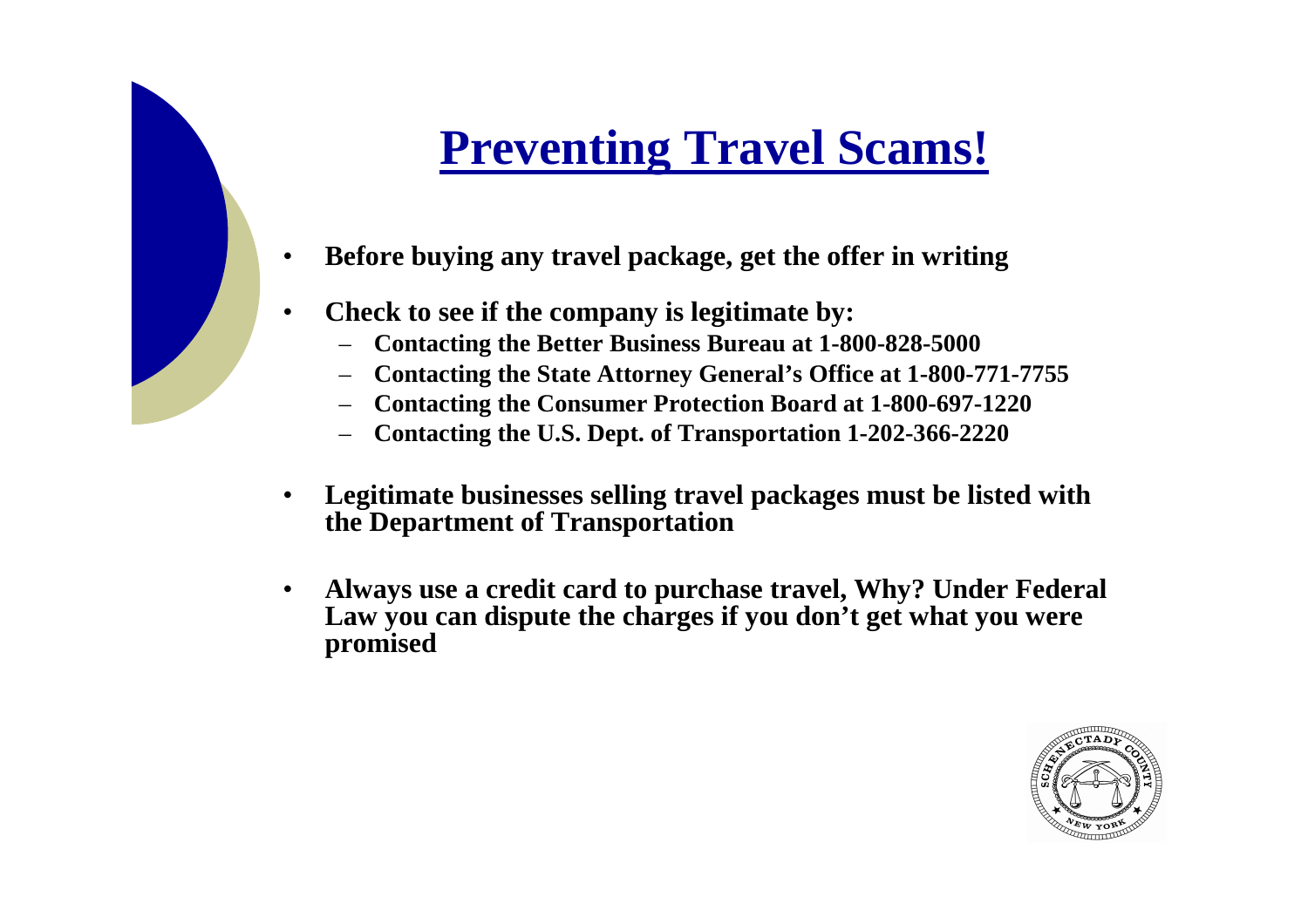#### **Preventing Charity Scams!**

- $\bullet$  **Don't be fooled by "sound alike" names that criminals use to trick consumers such as calling themselves the Red Cross insteadof the American Red Cross**
- $\bullet$  **Before you donate, check to see if the charity is legitimate with the American Institute of Philanthropy at 1-773-529-2300 or www.charitywatch.org**
- $\bullet$  **Sometimes only a small percentage goes to the charity, always ask what percentage will actually go to the charity**
- • **Charitable organizations are required to file the IRS Form 990 to show how their spending their money. To access their filings goto www.guidestar.org or you can contact them at 1-757-229-4631**

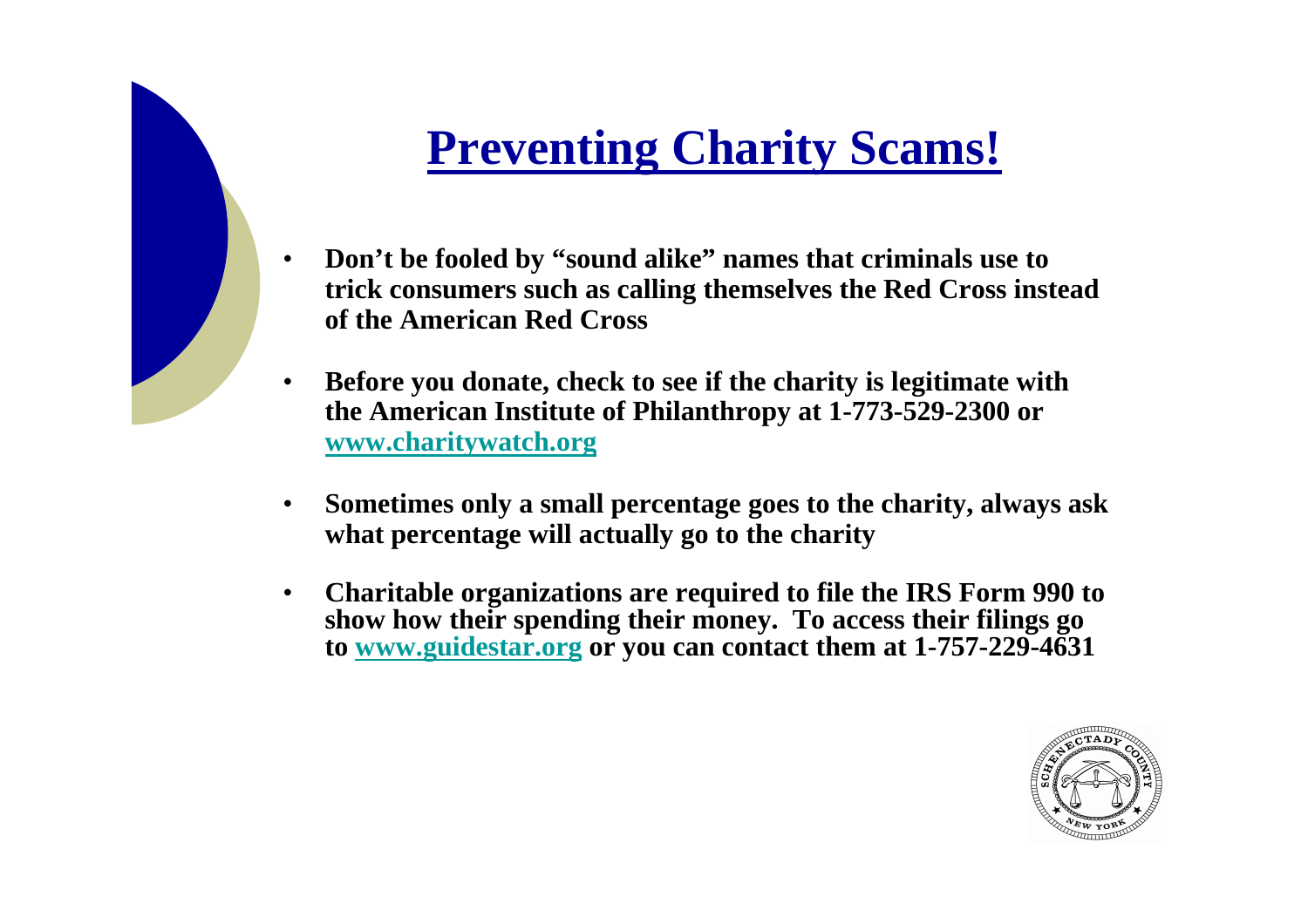#### **Preventing Work at Home Scams!**

- • **Do not respond to offers to work at home stuffing envelopes or doing other simple tasks-these offers are scams**
- • **If you respond, crooks will ask you to pay in advance for supplies or training materials**
- • **They will say they need your personal information, such as your social security number, to pay you. However, they will end up using it for fraudulent purposes**
- • **If you are interested in earning extra income, contact local senior organizations for information about available positions and job training programs**

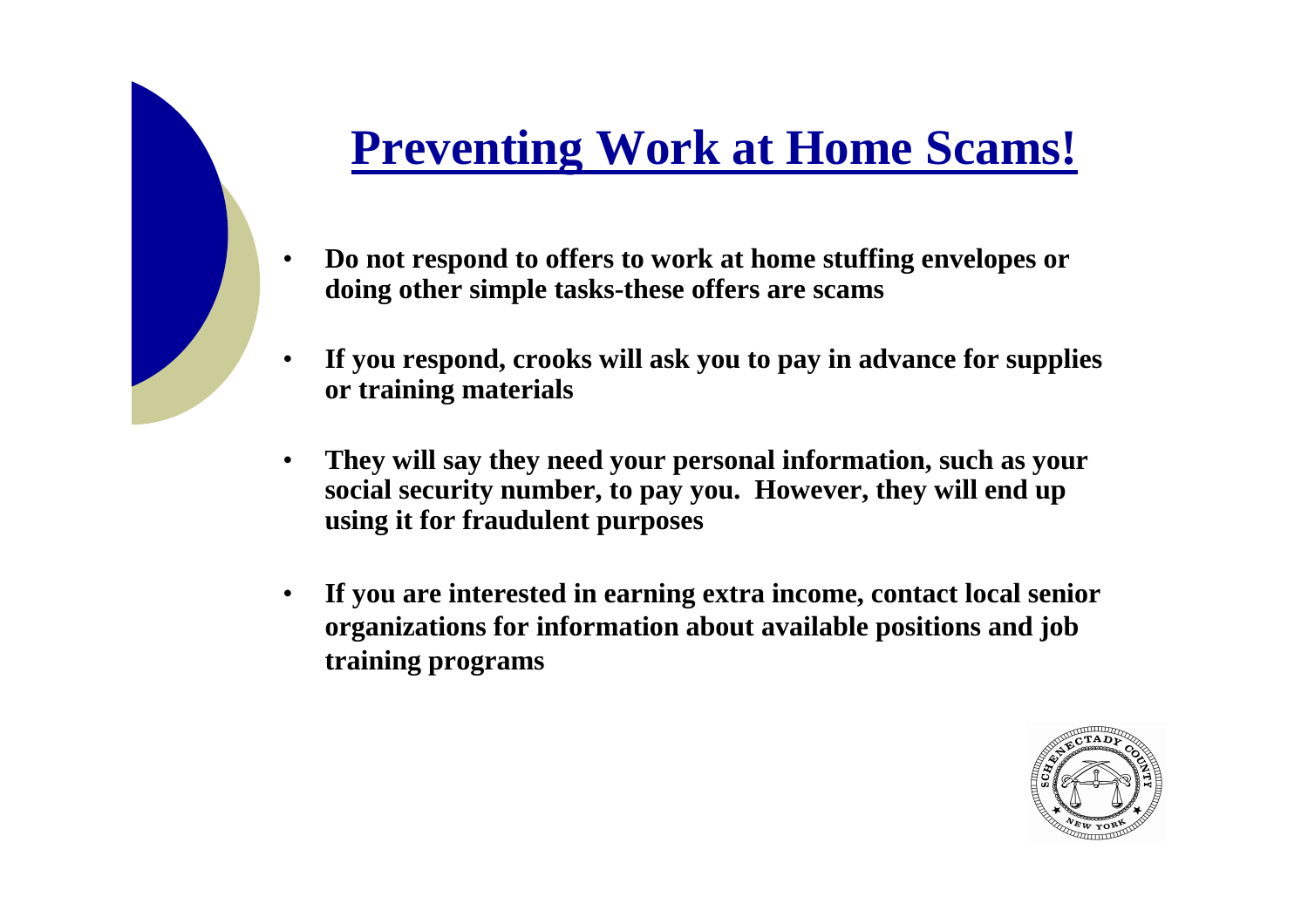#### **Preventing Credit Card Fraud!**

- •**Keep an eye on your credit cards at all times**
- • **Shred all credit card statements, receipts and solicitations before throwing them away**
- •**Report a lost or stolen credit card immediately**
- • **Don't buy the worthless credit card loss protection and insurance programs sold by telemarketers, Many credit card issuers also have a "zero liability" policy for unauthorized charges in the event your credit card number is stolen**
- $\bullet$  **Your liability for unauthorized credit card charges is limited to \$50.00. Contact your credit card company for instructions on how to dispute charges you haven't authorized**

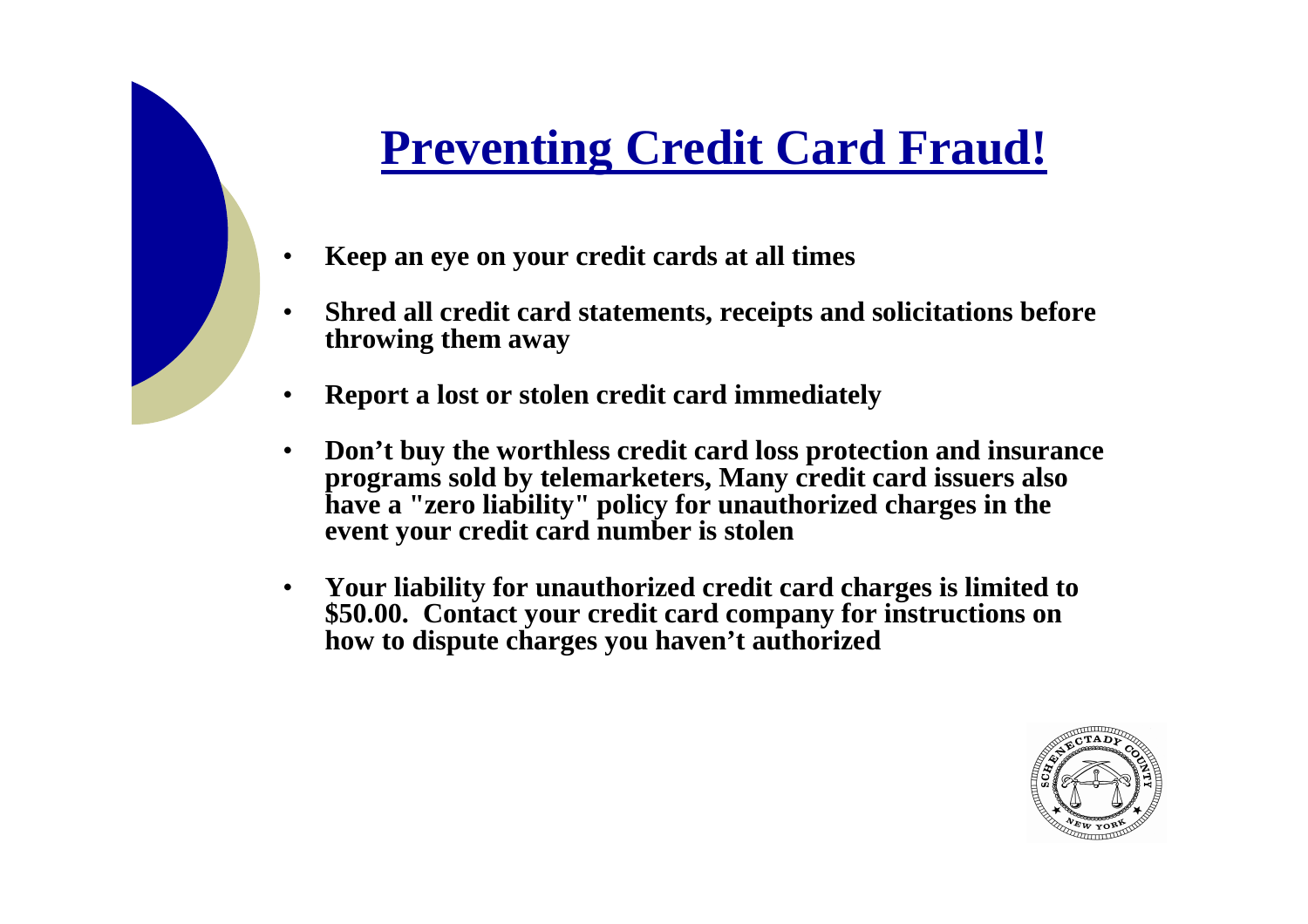### **Preventing Contractor Scams!**

- • **Traveling contractors offer home improvement deals but they are rarely licensed (plumbers/electricians) or insured and often take a large cash payment up front.**
- • **When you need a contracting job, get at least 3 reputable estimates.**
- • **Never pay a contractor in full before the work is completed. Divide the payments into three or at least ½ and ½**
- $\bullet$  **Always make sure a legal contract is in place and signed prior to any payment or work, our office can provide you with a sample contract**
- $\bullet$  **Contact our office or the BBB to check whether or not a contractor has had complaints filed against them.**

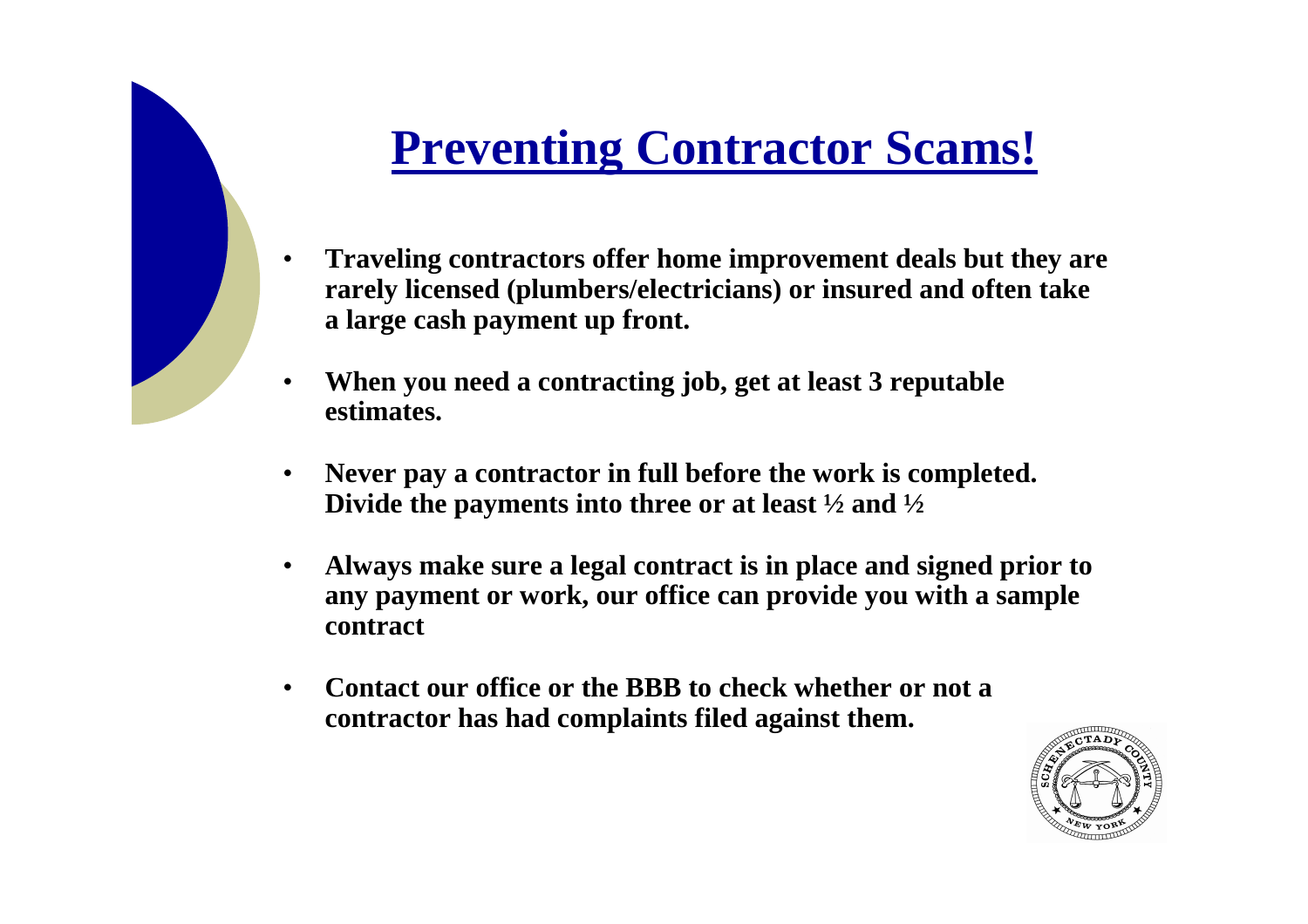#### **Preventing Telemarketing Scams!**

- •**Calls between 9 P.M. and 8 A.M. are illegal**
- • **Must tell you what company they are calling from and what they are selling**
- •**Watch out for, "No purchase needed to enter or win"**
- $\bullet$ **Watch for abusive or obscene language, threats or intimidation**
- •**Be mindful of goods or services that seem exaggerated**
- • **Telemarketers cannot withdraw a payment from your checking account without your written or recorded oral permission; SO DON'T GIVE IT OUT!!!**
- $\bullet$  **To end telemarketing calls contact the toll free registry telephone hotline: 888-382-1222 or register online at www.donotcall.gov**

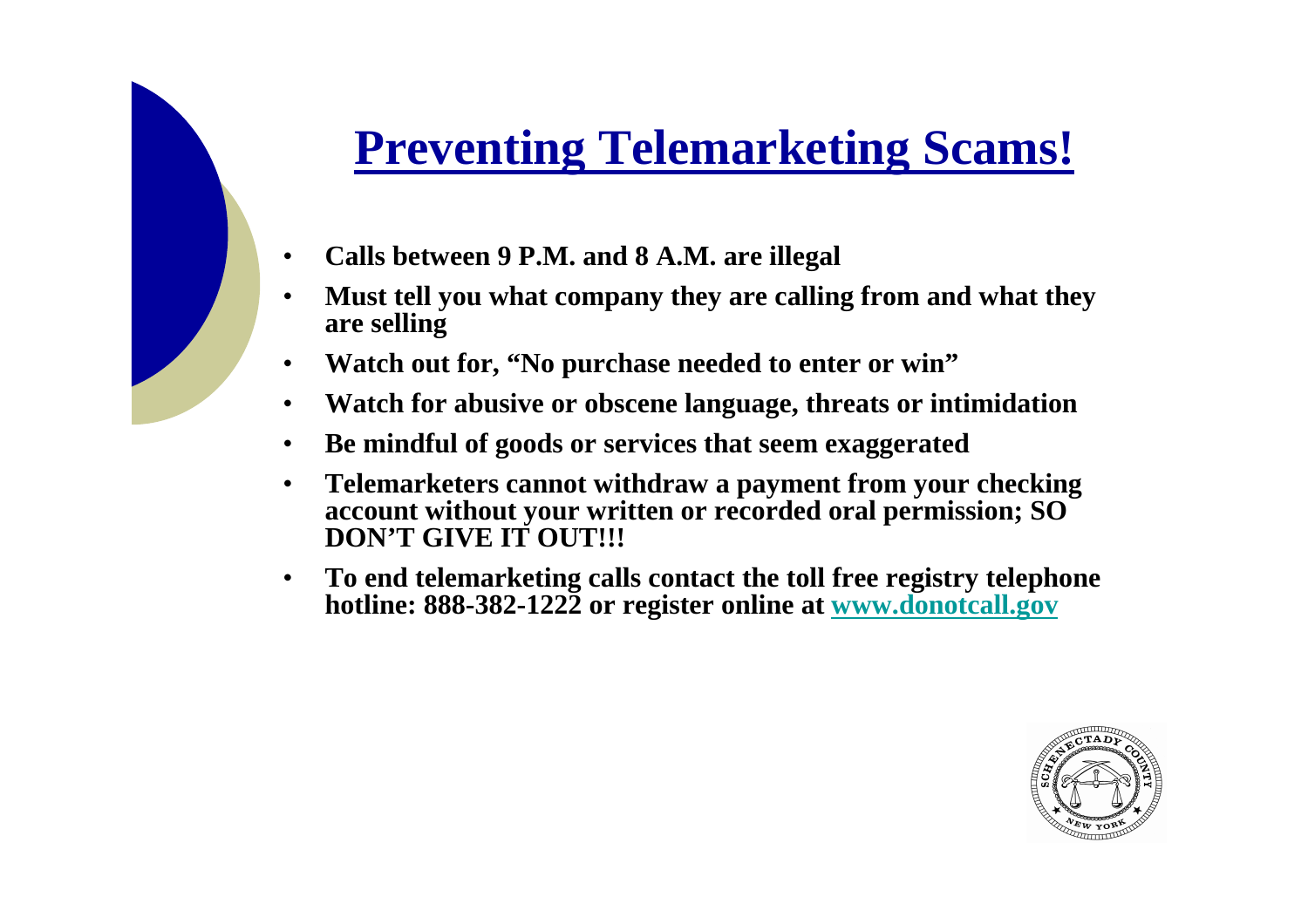# **Preventing Home Equity Loan Scams!**

- • **Be skeptical of door-to-door salespeople offering "easy financing"for improvements and home repairs that may not be needed at all.**
- • **Most of the time, these people are working with unscrupulous lenders.**
- • **The contractors they work with often do shoddy repairs or incomplete work.**
- • **The loans they arrange are secured by your home and often carry very high interest rates and other costs**

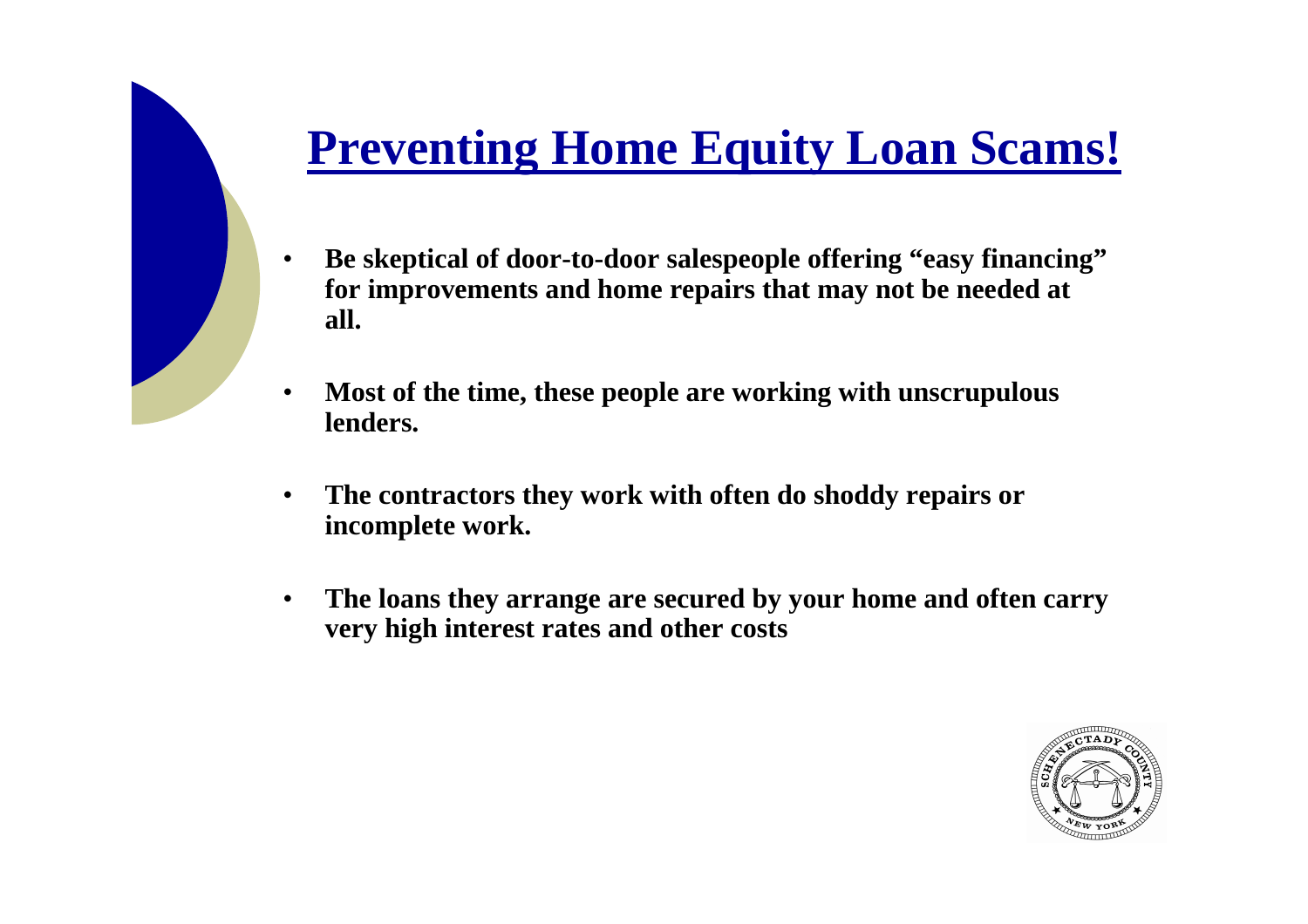### **Preventing Refinancing Scams!**

- $\bullet$  **Brokers solicit homeowners to refinance their existing mortgages and replace them with bad loans, it is imperative that you always read the fine print**
- • **Bad loans have inflated fees and interest and high monthly payments that homeowners cannot afford to pay**
- $\bullet$ **The homeowner falls into default and the home is foreclosed**
- $\bullet$ **The crooks buy up the real estate at deflated prices**

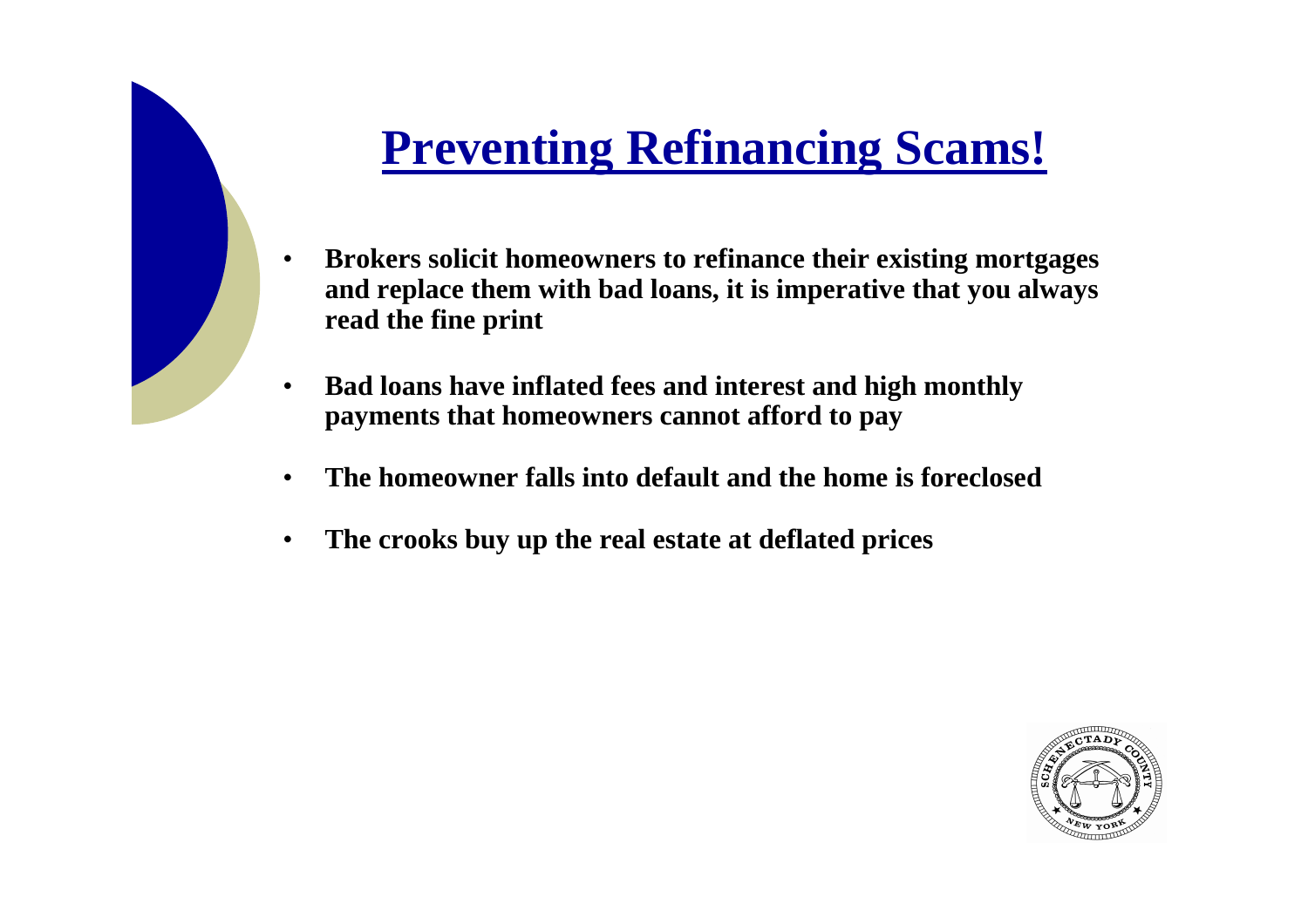### **Preventing Forgeries!**

- • **Scam artists forge signatures by using your signature from blank documents, signed contracts, or even letters. Always keep signed documents in a safe, secure location.**
- • **Never sign blank contract documents or anything that you haven't read.**
- $\bullet$  **When signing your name to a piece of paper, make sure your doing it for a reputable company or someone you can trust; not someone who is a stranger to you.**

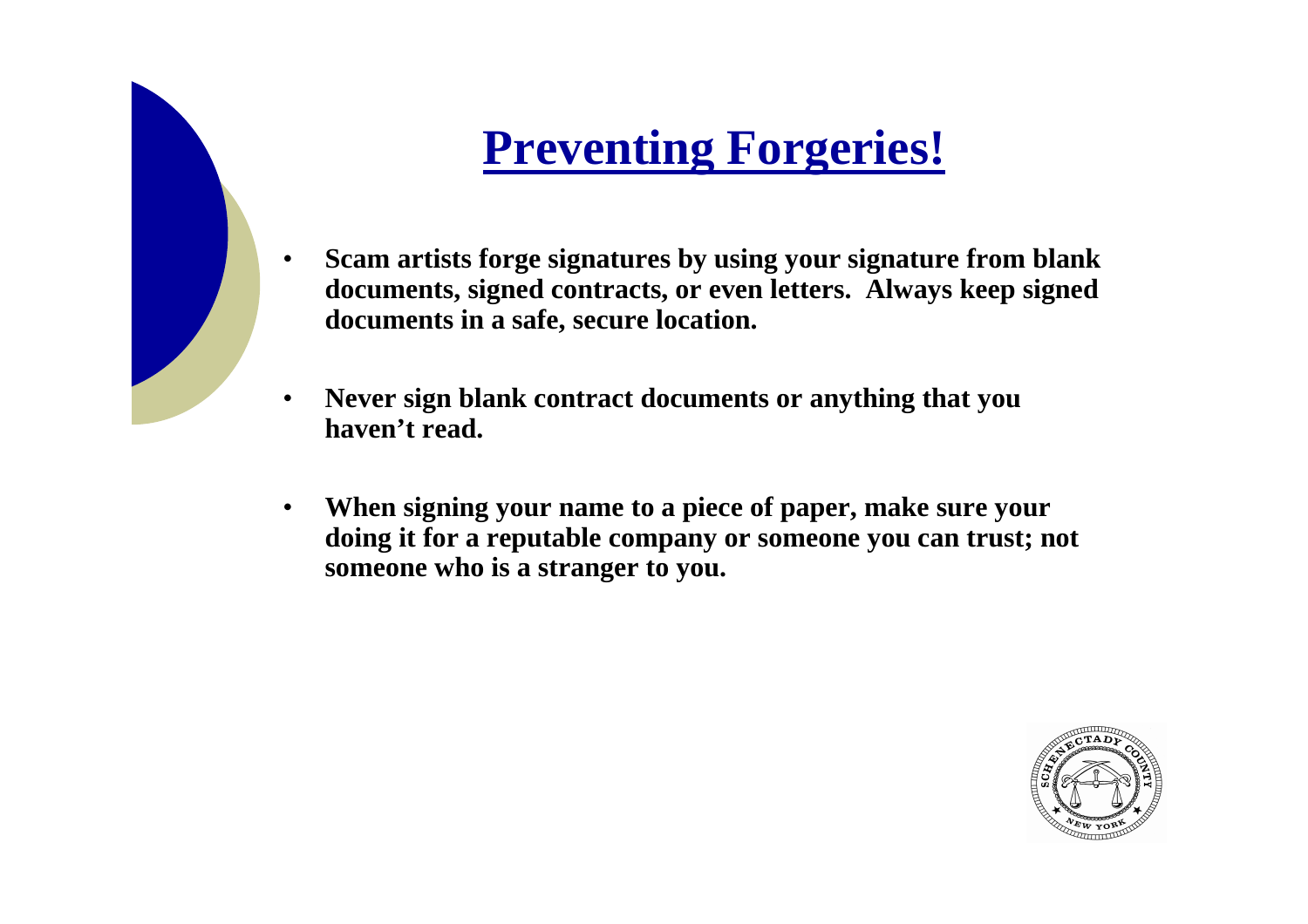#### **Preventing Investment Scams!**

- •**Everyone would like to see his or her money grow faster**
- • **Crooks try to convince people to buy phony investments with promises of unusually high returns; therefore, do your homework about investments**
- $\bullet$  **If you are targeted with questionable investment offers, notify the U.S. Securities and Exchange Commission (SEC)**
- $\bullet$ **Call the state attorney general's office to file a complaint**

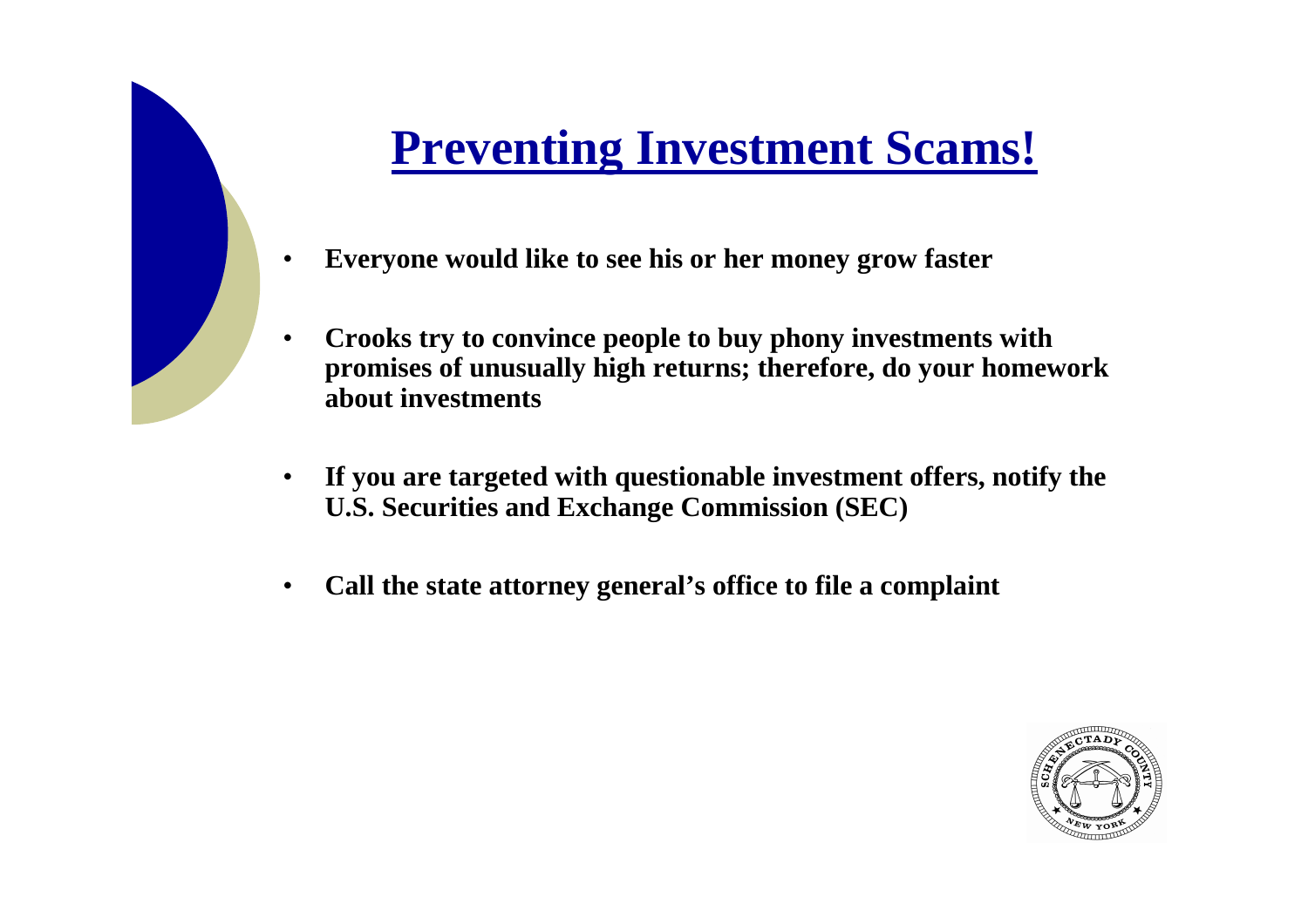#### **Preventing Fake Check Scams!**

- •**Crooks scan want ads looking for victims**
- $\bullet$  **Crooks will answer ads and offer to pay by "cashier's check" for more than the sales price. Crooks will ask you to wire the remainder of the money back to them or to give the extra money and the merchandise to a "shipper"**
- • **Many times the check turns out to be a fake and you lose the merchandise and the money**
- $\bullet$  **Contact your local bank and make sure the funds clear before shipping any merchandise.**
- $\bullet$ **As a general rule, avoid taking additional money.**

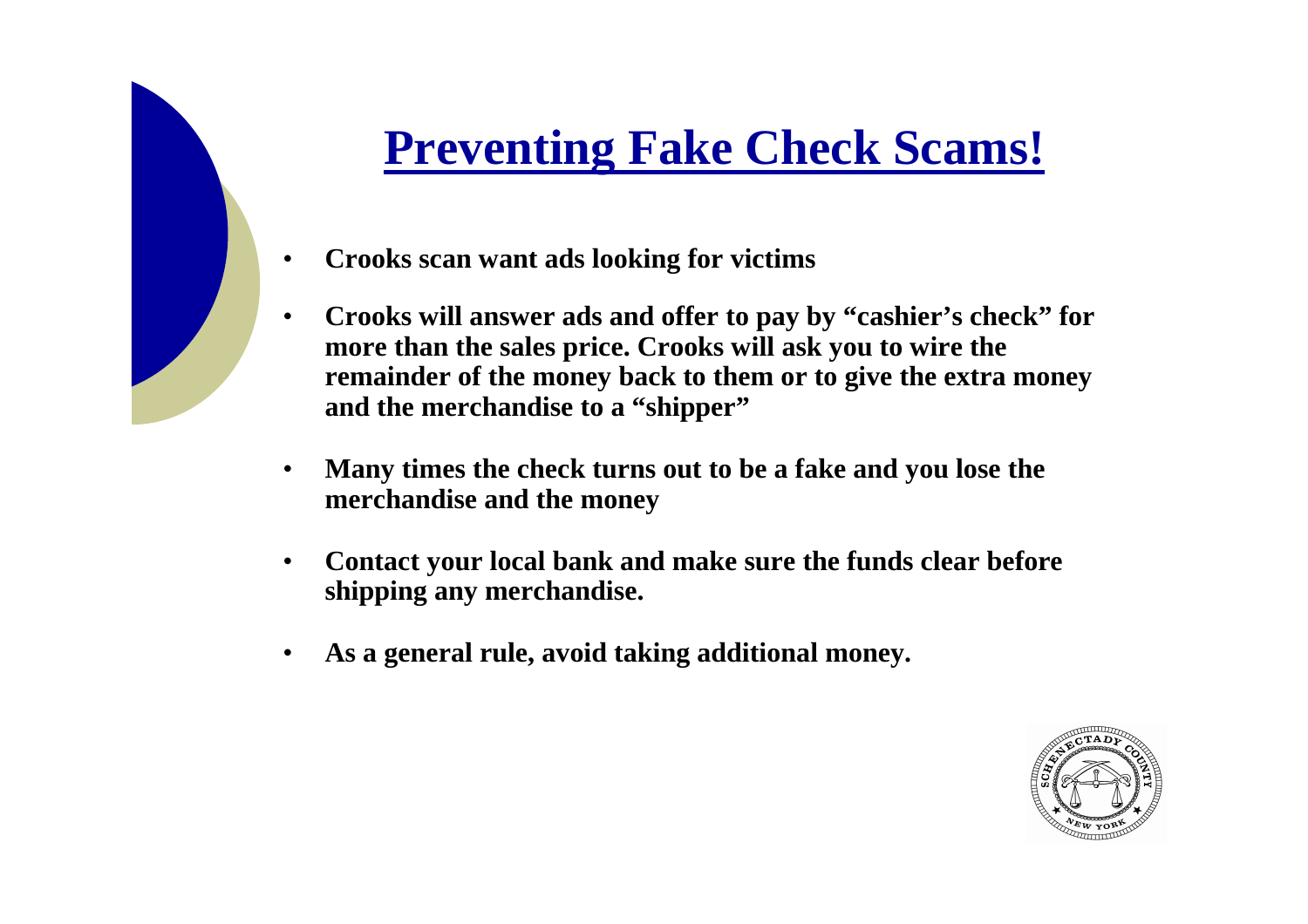#### **Preventing Medicare Fraud!**

- • **Medicare Scams - Con artists call senior citizens and tell them that their medical benefits are ending. The con artist tells the seniors that they have a certain amount of time to get a new card because their current card is soon to be inactive. If they don't act immediately, they won't receive their social security check in the mail. This threat scares many seniors into divulging personal information that the con artist will use to steal money and/or your identity.**
- $\bullet$  **Play It Safe - If someone claims to be calling from the Social Security Administration (SSA) and asks for your bank account, credit card, or life insurance policy numbers, it's a scam. SSA will never ask for that information, and the only time someone calling from the SSA will ask for your Social Security number is if you applied for low-income assistance and the number you put on your application wasn't correct.**

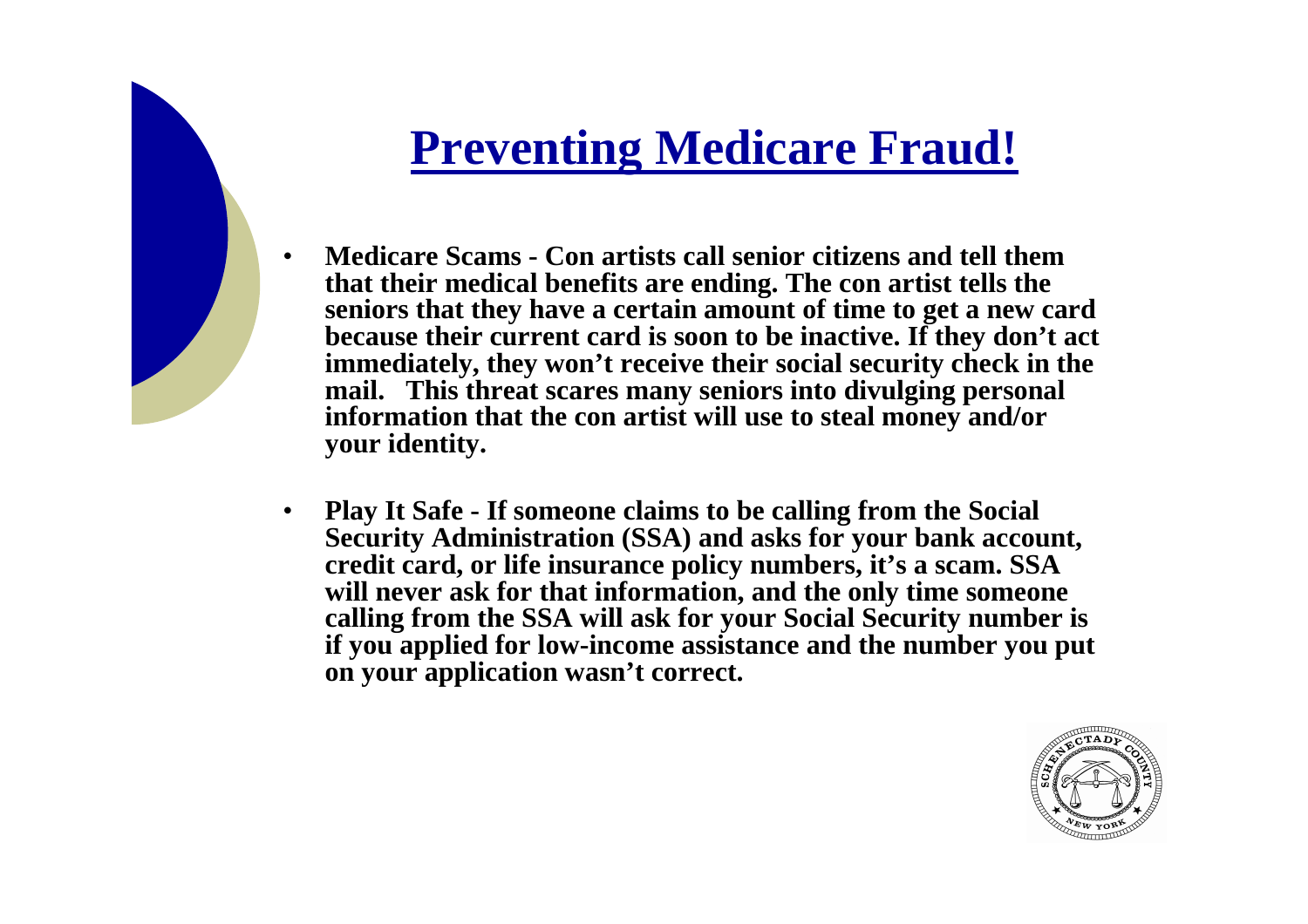### **Preventing Medicare Fraud!**

- • **Medicare prohibits companies offering its approved drug cards from calling you, sending emails or coming to your home unless you ask them!**
- • **Drug discount cards that have been approved by Medicare will carry a "Medicare-Approved" seal.**
- • **It is illegal to sell any Medicare product over the phone or doorto-door.**
- $\bullet$  **If you are interested in the benefits available to you as a Medicare beneficiary, visit the federal government's Medicare web site (www.medicare.gov) or call 1-800-MEDICARE (800-633-4227)**

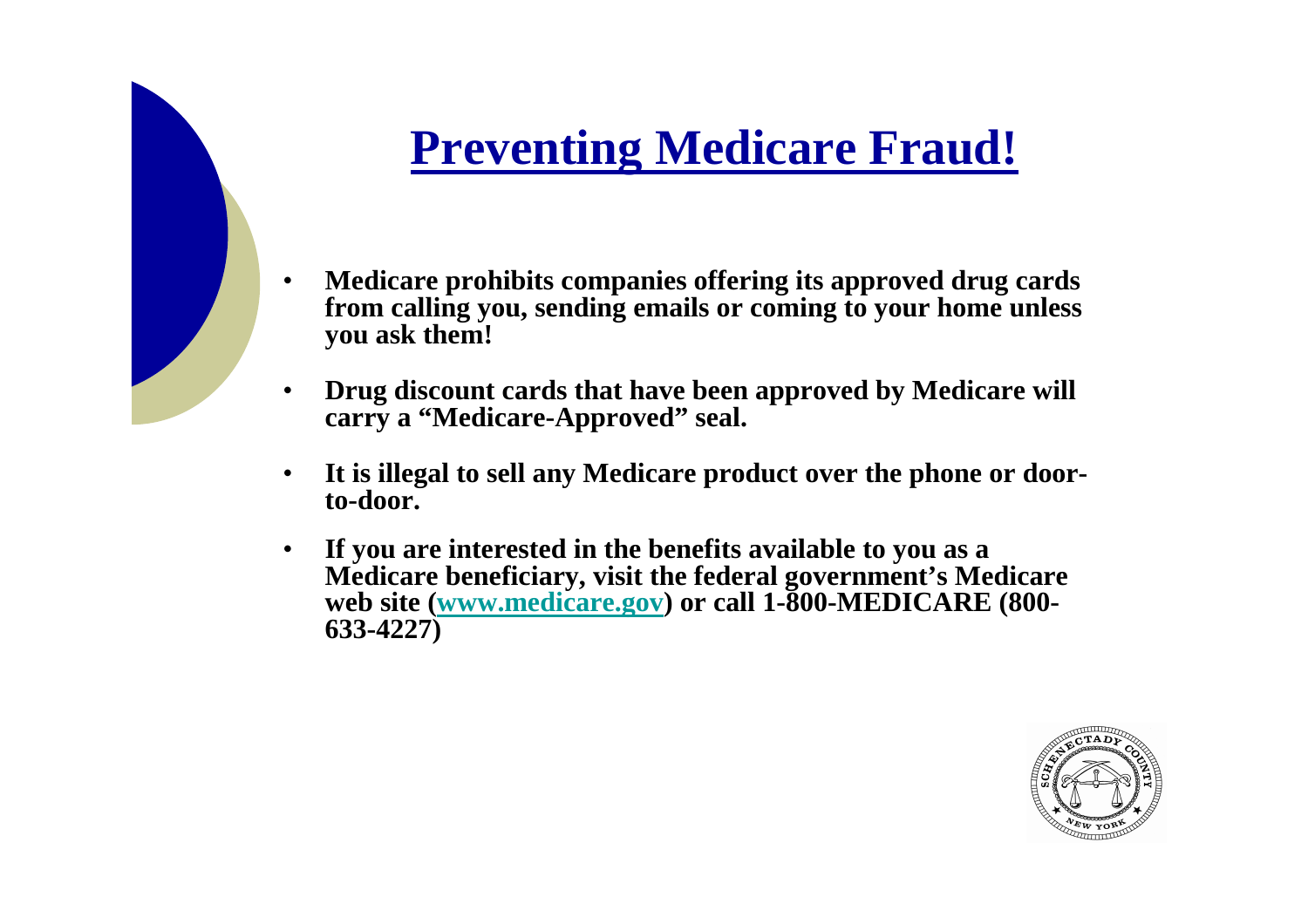#### **Preventing Health Care Fraud!**

- •**Signs of health fraud include:**
- • **Promoters of cures who claim that medical establishments are keeping information away from consumers**
- •**Testimonials from people who supposedly have been cured**
- •**"Secret formulas" that no one else has**
- $\bullet$  **The use of infomercials—programs that look like news, but are just lengthy ads paid for by the promoter**

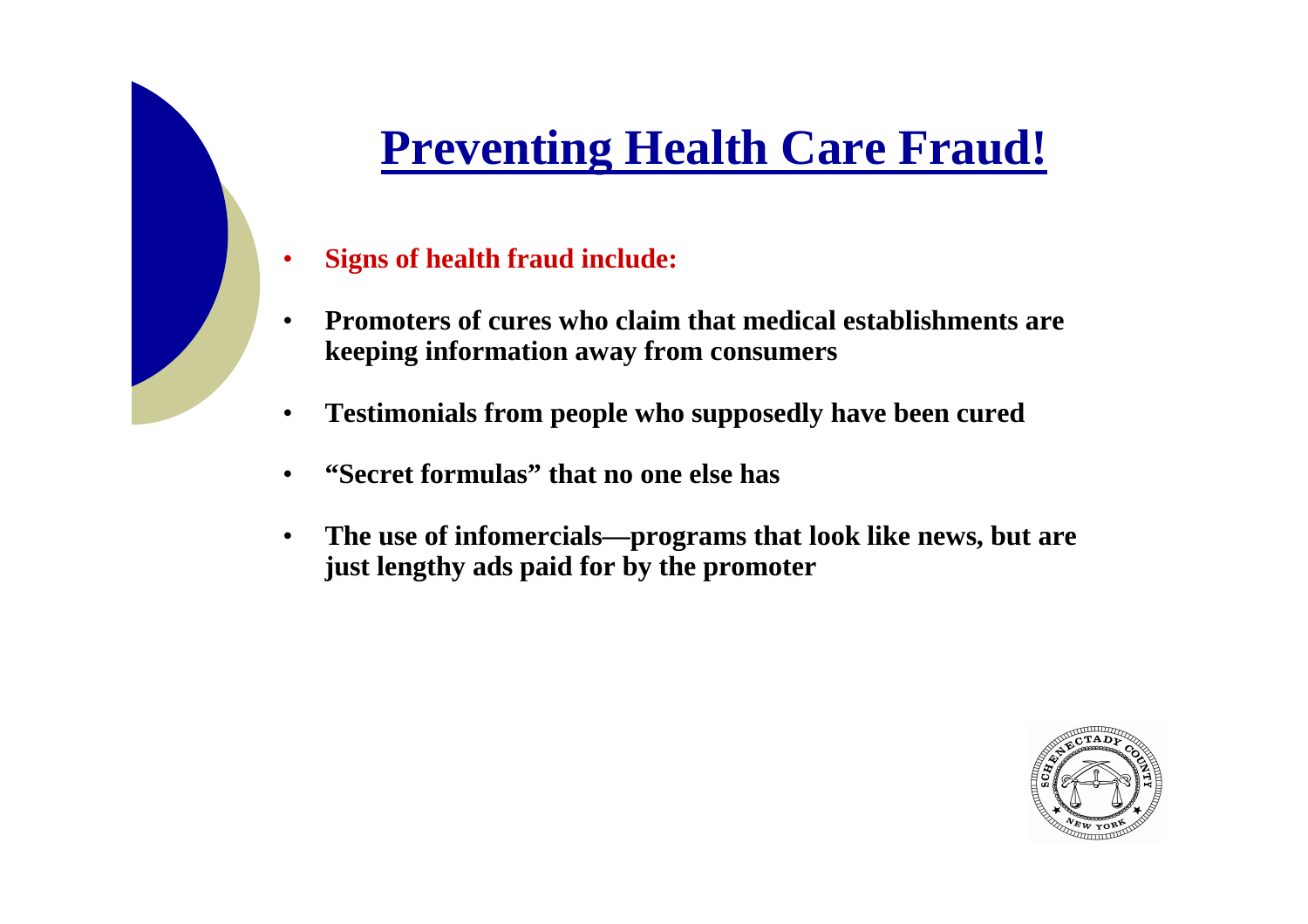#### **Preventing Funeral and Burial Scams!**

- • **While it makes sense to plan your funeral and burial in advance, it is not a good idea to pay for everything in advance**
- • **Draw up your plans with a reputable funeral business and save a copy for your survivors**
- • **If you want cover the cost of your funeral include funds to do so in your will**

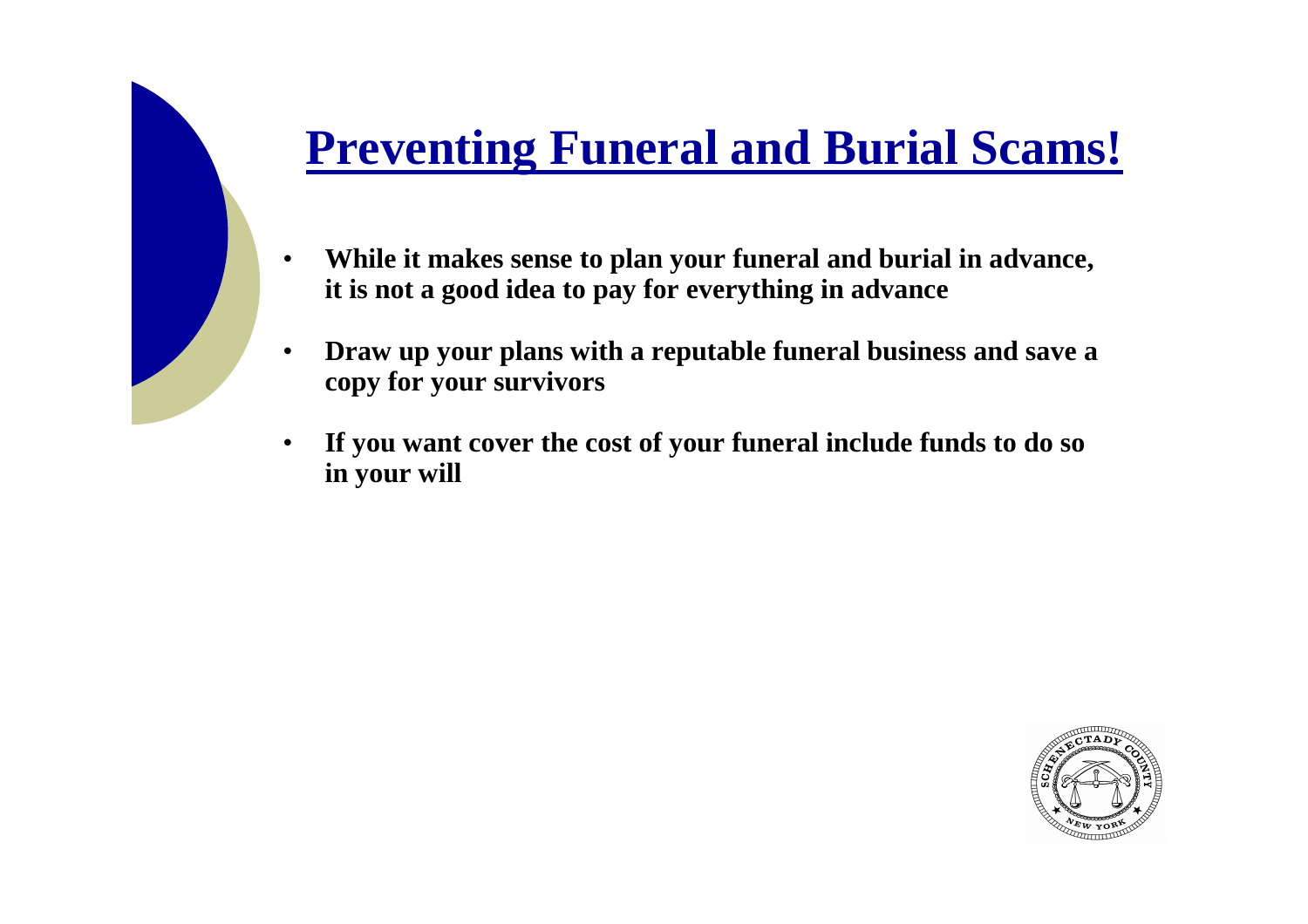#### **Warning Signs of Fraud and Scams!**

- •**Be suspicious if you hear:**
- $\bullet$ **You've been told you won a prize or free gift**
- •**You've been selected to receive a special offer**
- •**You must act immediately or lose out**
- •**You must pay for shipping your prize or free gift**
- • **Give us your credit card number and expiration date to verify that you are a credit cardholder**
- $\bullet$ **You're asked for personal information**
- **You're asked to donate to an agency whose name sounds like a well**   $\bullet$ **known charity**
- $\bullet$ **You're one of only a chosen few to receive this offer**

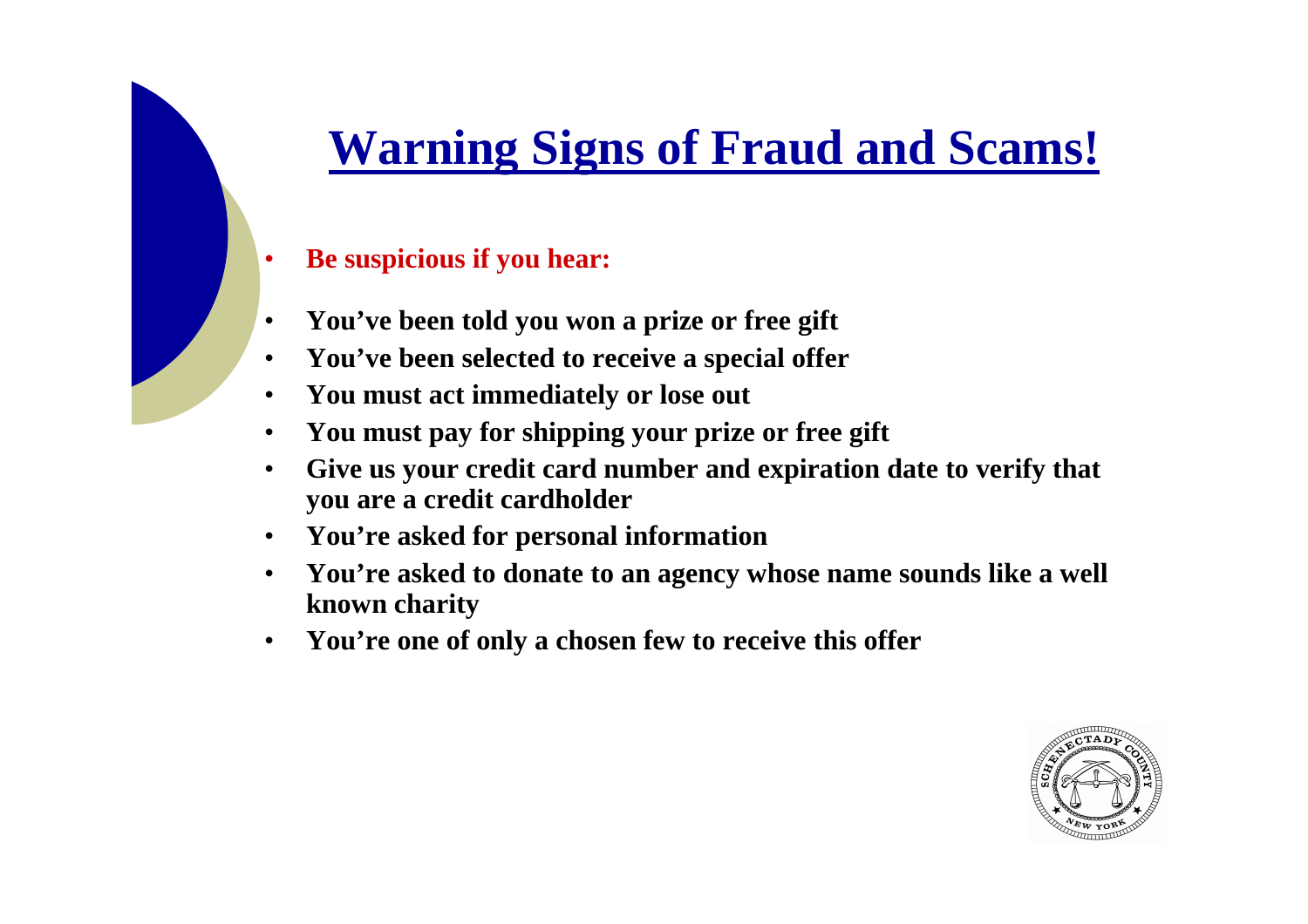#### **Protecting your Assets!**

#### **Never:**

•

- • **Give any personal information over the phone to an unfamiliar company. This includes your credit card numbers, but also the credit card expiration date, your social security number, driver's license number and bank account numbers. Even if you are told it is only for "identification" or "verification," this information can be used for unauthorized credit card charges or bank account debits.**
- $\bullet$  **Do business with strangers who approach you at home without doing a thorough check. Make sure you have a permanent address and phone number for the business. Check the company out with your BBB.**

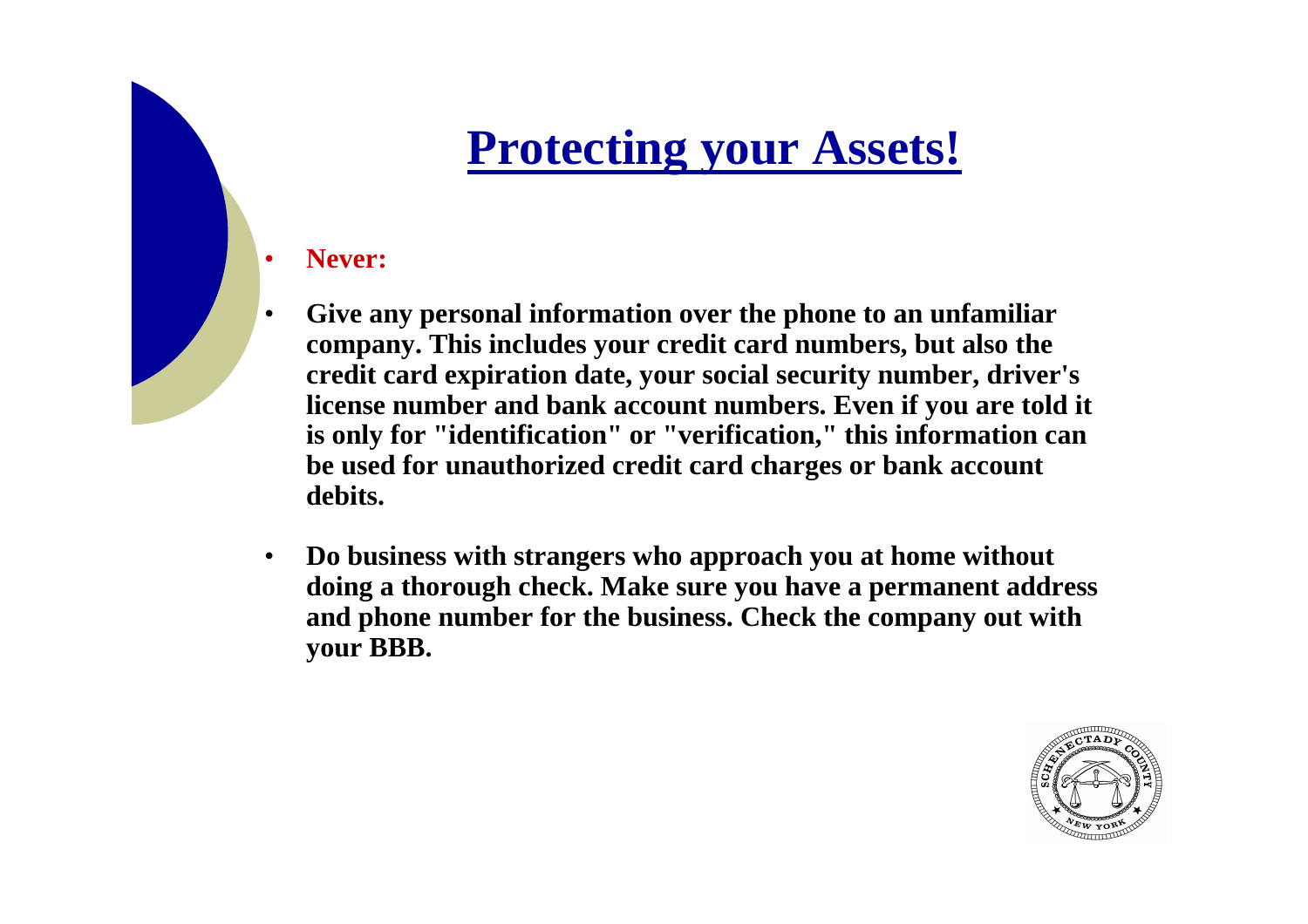#### **Protecting your Assets!**

#### **Never:**

•

- • **Respond to e-mails pretending to be from well-known companies. Such e-mails are often cleverly disguised scams from computer criminals trying to steal your credit card number and other personal financial data.**
- •**Assign power of attorney to people you don't know very well**
- $\bullet$  **Sign anything before you read it to make sure you understand it, and to make sure it matches what was verbally said to you.**

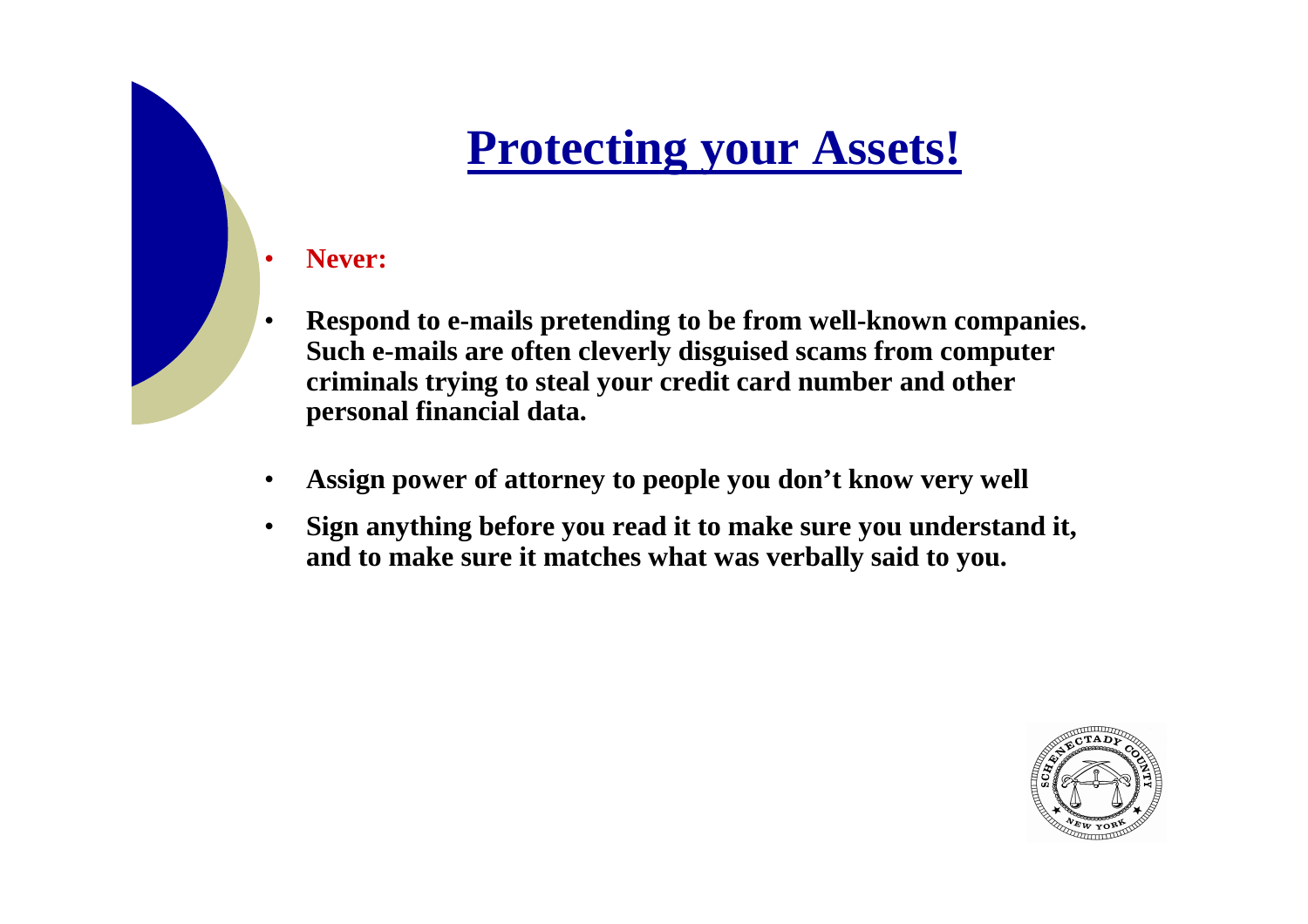#### **If you become a victim!**

- • **Contact a state enforcement agencies such as the state attorney general**
- •**Consumer Helpline: 1-800-771-7755**
- •**Crime Victims Hotline: 1-800-771-7755**
- •**Medicaid Fraud Control Unit: 212-417-5397**
- $\bullet$ **Environmental Crimes: 1-800-771-7755**
- $\bullet$ **For the Hearing Impaired: 1-800-788-9898**

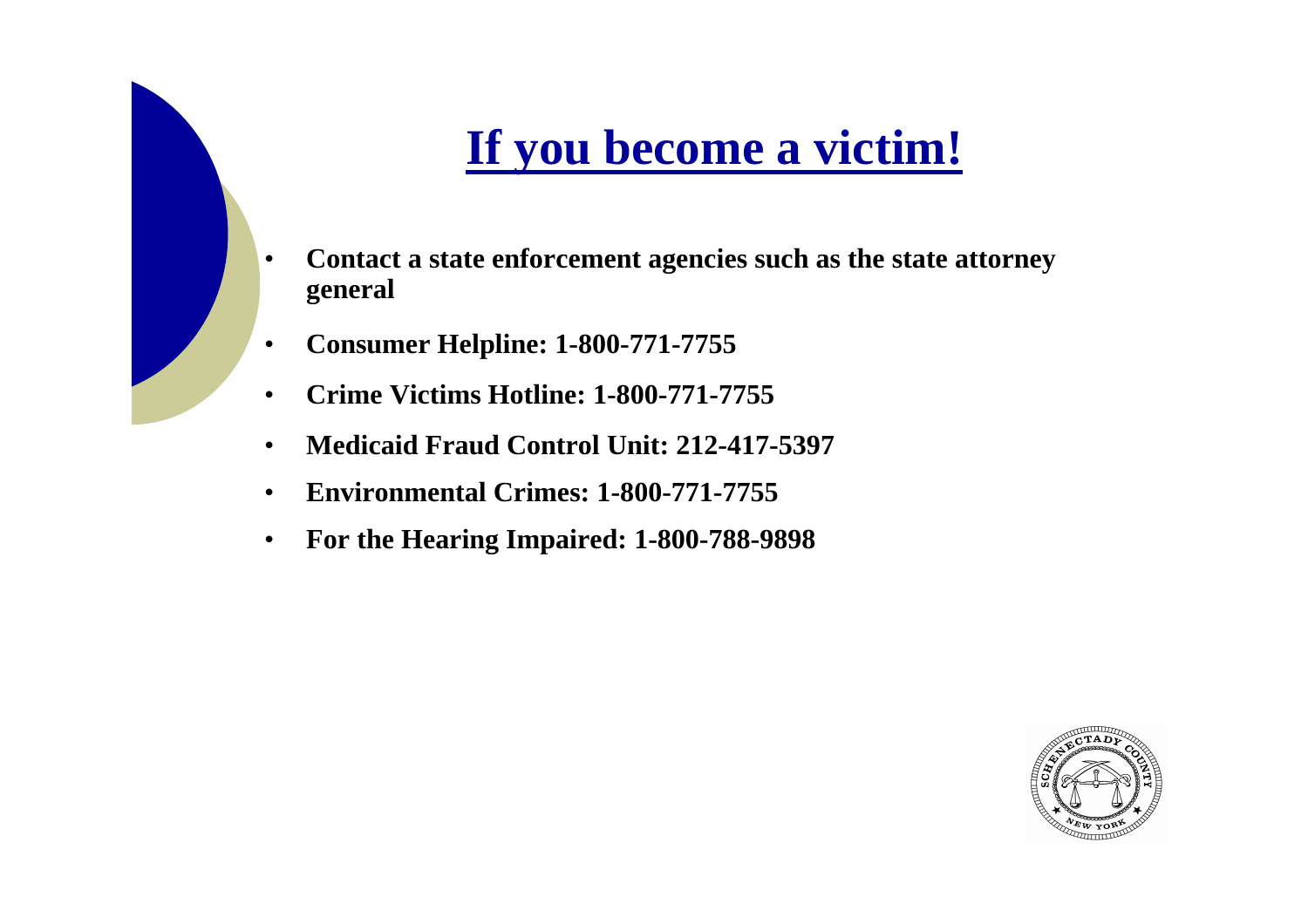#### **If you become a victim!**

- • **Call the police - You may need a police report to help you prove that you were a victim (Schenectady County Sheriffs Department –388-4300**
- • **Contact the local Consumer Affairs Department – Schenectady County – 356-7473**
- $\bullet$  **Contact the local Department of Senior and Long Term Care Services – 382-8481**

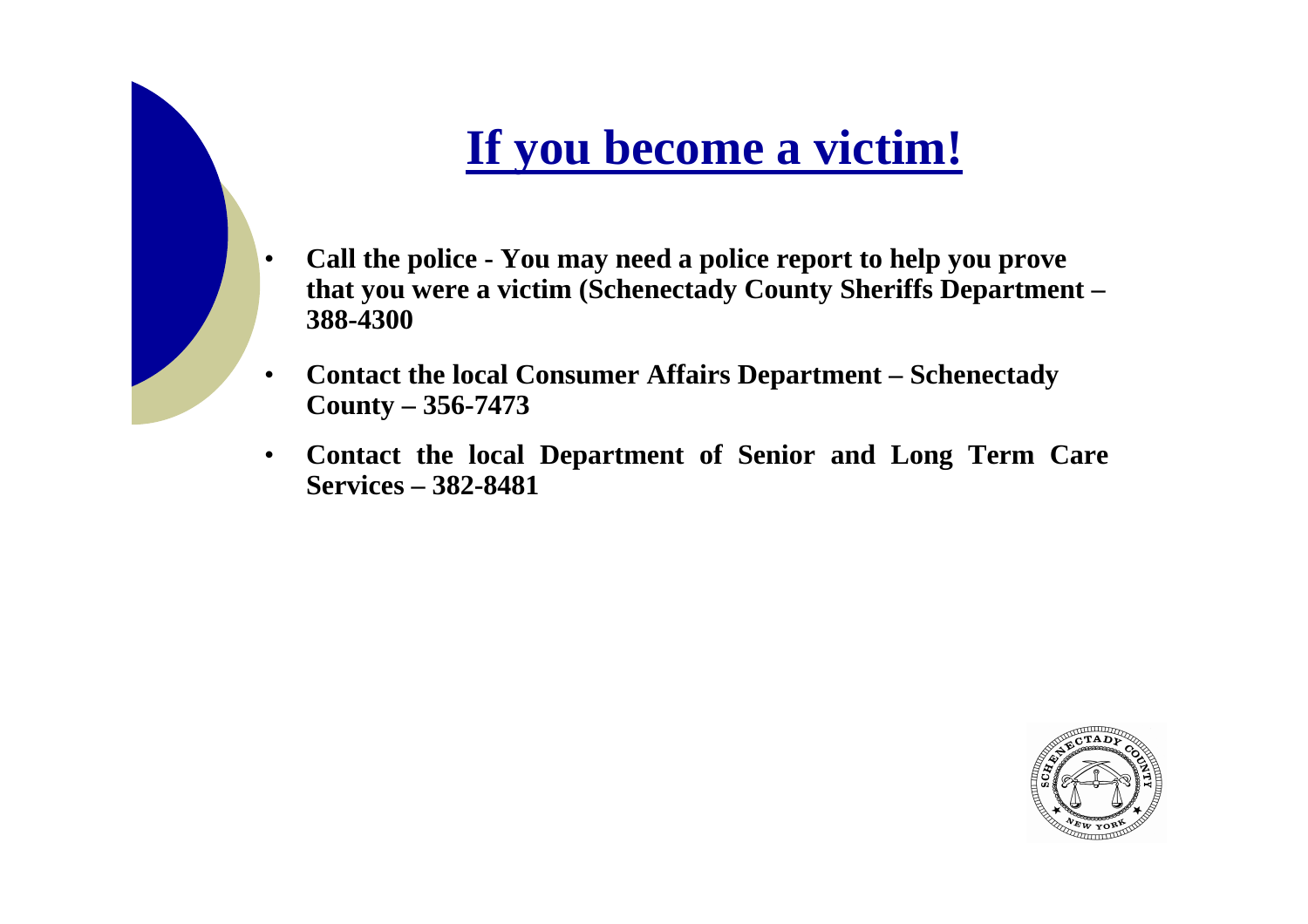#### **Questions & Answers!**

•**If you have any questions, now is the time to ask them!**